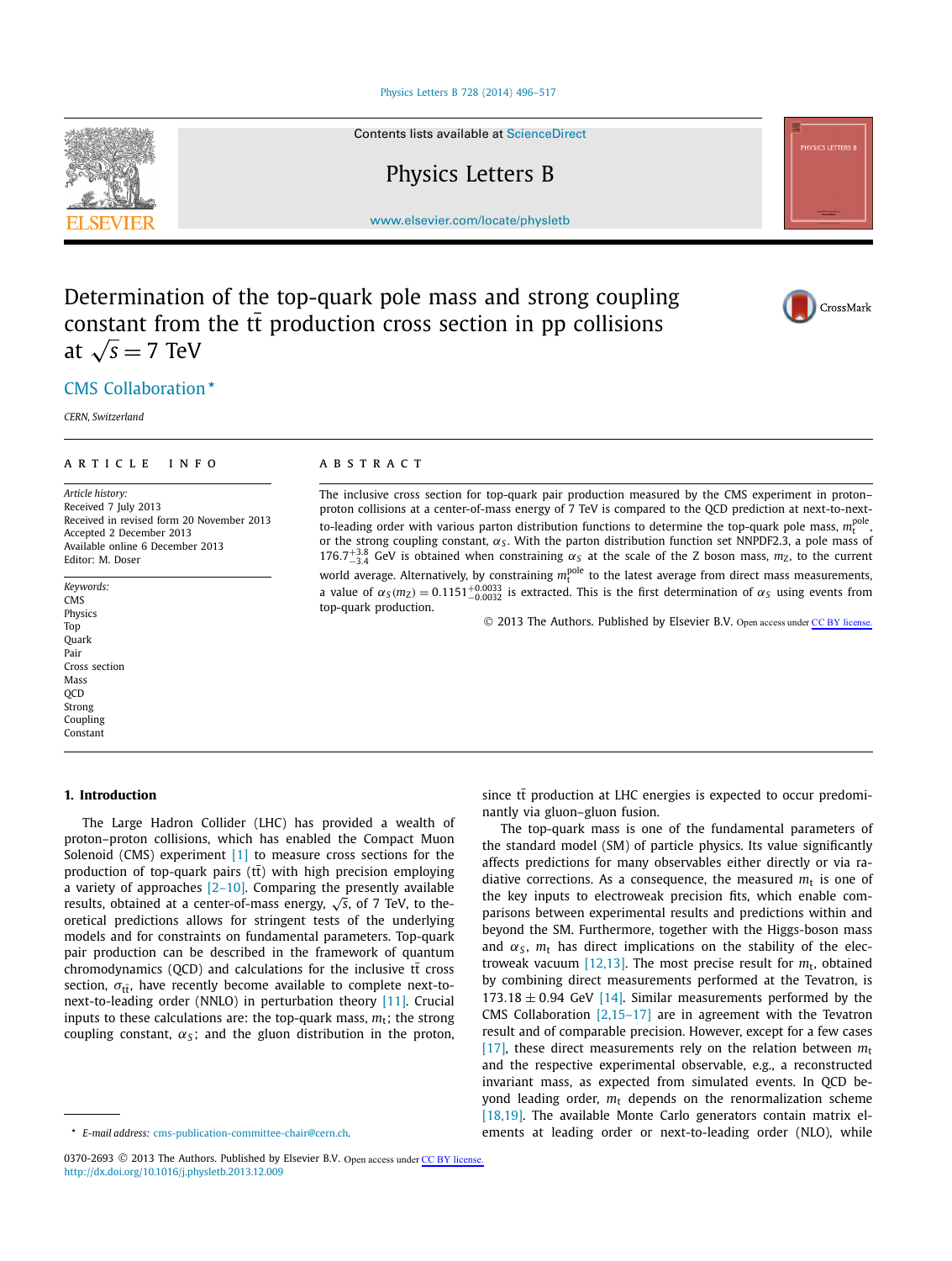<span id="page-1-0"></span>higher orders are simulated by applying parton showering. Studies suggest that  $m_t$  as implemented in Monte Carlo generators corresponds approximately to the pole ("on-shell") mass,  $m_{\mathrm{t}}^{\mathrm{pole}}$ , but that the value of the true pole mass could be of the order of 1 GeV higher compared to  $m_t$  in the current event generators [\[20\].](#page-5-0) In addition to direct  $m_t$  measurements, the mass dependence of the QCD prediction for  $\sigma_{\text{tf}}$  can be used to determine  $m_t$  by comparing the measured to the predicted cross section [\[13,19,21–24\].](#page-5-0) Although the sensitivity of  $\sigma_{\text{tf}}$  to  $m_t$  might not be strong enough to make this approach competitive in precision, it yields results affected by different sources of systematic uncertainties compared to the direct  $m_t$  measurements and allows for extractions of  $m_t$ in theoretically well-defined mass schemes. It has been advocated to directly extract the  $\overline{\text{MS}}$  mass of the top quark using the  $\sigma_{\text{tf}}$ prediction in that scheme [\[21\].](#page-5-0) The relation between pole and MS mass is known to three-loop level in QCD but might receive large electroweak corrections [\[25\].](#page-5-0) In principle, the difference between the results obtained when extracting  $m_t$  in the pole and converting it to the  $\overline{MS}$  scheme or extracting the  $\overline{MS}$  mass directly should be small in view of the precision that the extraction of  $m_t$  from the inclusive  $\sigma_{\text{tf}}$  at a hadron collider provides. Therefore, only the pole mass scheme is employed in this Letter.

With the exception of the quark masses,  $\alpha_s$  is the only free parameter of the QCD Lagrangian. While the renormalization group equation predicts the energy dependence of the strong coupling, i.e., gives a functional form for  $\alpha_S(Q)$ , where Q is the energy scale of the process, actual values of *α<sup>S</sup>* can only be obtained based on experimental data. By convention and to facilitate comparisons, *α<sup>S</sup>* values measured at different energy scales are typically evolved to  $Q = m_Z$ , the mass of the Z boson. The current world average for  $\alpha_S(m_Z)$  is 0.1184  $\pm$  0.0007 [\[26\].](#page-5-0) In spite of this relatively precise result, the uncertainty on  $\alpha_s$  still contributes significantly to many QCD predictions, including expected cross sections for top-quark pairs or Higgs bosons. Furthermore, thus far very few measurements allow  $\alpha$ <sup>*S*</sup> to be tested at high *Q* and the precision on the average for  $\alpha_s$  *(m<sub>Z</sub>*) is driven by low-*Q* measurements. Energies up to 209 GeV were probed with hadronic final states in electron–positron collisions at LEP using NNLO predictions [\[27–30\].](#page-5-0) Jet measurements at the Tevatron and the LHC have recently extended the range up to 400 GeV  $[31]$ , 600 GeV  $[32]$ , and 1.4 TeV [\[33\].](#page-6-0) However, most predictions for jet production in hadron collisions are only available up to NLO QCD. Even when these predictions are available at approximate NNLO, as used in [\[34\],](#page-6-0) they suffer from significant uncertainties related to the choice and variation of the renormalization and factorization scales, *μ<sup>R</sup>* and  $\mu_F$ , as well as from uncertainties related to non-perturbative corrections.

In cross section calculations,  $\alpha_s$  appears not only in the expression for the parton–parton interaction but also in the QCD evolution of the parton distribution functions (PDFs). Varying the value of  $α_S$ ( $m_Z$ ) in the  $σ_{t\bar{t}}$  calculation therefore requires a consistent modification of the PDFs. Moreover, a strong correlation between  $\alpha_5$  and the gluon PDF at large partonic momentum fractions is expected to significantly enhance the sensitivity of  $\sigma_{\text{tf}}$  to  $\alpha$ <sup>S</sup> [\[35\].](#page-6-0)

In this Letter, the predicted  $\sigma_{t\bar{t}}$  is compared to the most precise  $s$  ingle measurement to date [\[6\],](#page-5-0) and values of  $m_{\rm t}^{\rm pole}$  and  $\alpha_S(m_Z)$ are determined. This extraction is performed under the assumption that the measured  $\sigma_{t\bar{t}}$  is not affected by non-SM physics. The interplay of the values of  $m_{\rm t}^{\rm pole}$ ,  $\alpha_{\rm s}$  and the proton PDFs in the prediction of  $\sigma_{\text{tf}}$  is studied. Five different PDF sets, available at NNLO, are employed and for each a series of different choices of  $\alpha_S(m_Z)$ are considered. A simultaneous extraction of top-quark mass and strong coupling constant from the total  $t\bar{t}$  cross section alone is not possible since both parameters alter the predicted  $\sigma_{\text{tr}}$  in such a way that any variation of one parameter can be compensated by a variation of the other. Values of  $m_{t}^{\text{pole}}$  and  $\alpha_{S}(m_{Z})$  are therefore determined at fixed values of  $\alpha_S(m_Z)$  and  $m_t^{pole}$ , respectively. For the  $m_t^{pole}$  extraction,  $\alpha_S(m_Z)$  is constrained to the latest world average value with its corresponding uncertainty  $(0.1184 \pm 0.0007)$ [\[26\].](#page-5-0) Furthermore, it is assumed that the  $m_t$  parameter of the Monte Carlo generator that is employed in the  $\sigma_{\text{tf}}$  measurement is equal to  $m_{t}^{pole}$  within  $\pm 1.00$  GeV [\[20\].](#page-5-0) For the  $\alpha_{S}$  extraction,  $m_t^{\text{pole}}$  is set to the Tevatron average of 173.18  $\pm$  0.94 GeV [\[14\].](#page-5-0) To account for the possible difference between the pole mass and the Monte Carlo generator mass [\[20\],](#page-5-0) an additional uncertainty, assumed to be 1.00 GeV, is added in quadrature to the experimental uncertainty, resulting in a total uncertainty on the top-quark mass constraint,  $\delta m_{\rm t}^{\rm pole}$ , of 1.4 GeV. Although the potential  $\alpha_S$  dependence of the direct  $m_t$  measurements has not been explicitly evaluated, it is assumed to be covered by the quoted mass uncertainty.

#### **2. Predicted cross section**

The expected  $\sigma_{\text{tr}}$  has been calculated to NNLO for all production channels, namely the all-fermionic scattering modes ( $q\bar{q}$ ,  $q\bar{q}'$ ,  $q\bar{q}'$ ,  $qq \rightarrow t\bar{t} + X$  [\[36,37\],](#page-6-0) the reaction  $qg \rightarrow t\bar{t} + X$  [\[38\],](#page-6-0) and the dominant process  $gg \to t\bar{t} + X$  [\[11\].](#page-5-0) In the present analysis, these calculations are used as implemented in the program Top++ 2.0 [\[39\].](#page-6-0) Soft-gluon resummation is performed at next-to-next-leading-log (NNLL) accuracy [\[40,41\].](#page-6-0) The scales  $\mu_R$  and  $\mu_F$  are set to  $m_t^{\text{pole}}$ . In order to evaluate the theoretical uncertainty of the fixed-order calculation, the missing contributions from higher orders are estimated by varying  $\mu_R$  and  $\mu_F$  up and down by a factor of 2 independently, while using the restriction  $0.5 \leq \mu_F / \mu_R \leq 2$ . These choices for the central scale and the variation procedure were suggested by the authors of the NNLO calculations and used for earlier  $\sigma_{\text{t}}$  predictions as well [\[42\].](#page-6-0)

Five different NNLO PDF sets are employed: ABM11 [\[43\],](#page-6-0) CT10 [\[44\],](#page-6-0) HERAPDF1.5 [\[45\],](#page-6-0) MSTW2008 [\[46,47\],](#page-6-0) and NNPDF2.3 [\[48\].](#page-6-0) The corresponding uncertainties are calculated at the 68% confidence level for all PDF sets. This is done by recalculating the  $\sigma_{\text{tf}}$  at NNLO + NNLL for each of the provided eigenvectors or replicas of the respective PDF set and then performing error propagation according to the prescription of that PDF group. In the specific case of the CT10 PDF set, the uncertainties are provided for the 90% confidence level only. For this Letter, following the recommendation of the CTEQ group, these uncertainties are adjusted using the general relation between confidence intervals based on Gaussian distributions [\[26\],](#page-5-0) i.e., scaled down by a factor of  $\sqrt{2}$  erf<sup>-1</sup>(0.90) = 1.64, where erf denotes the error function.

The dependence of the predicted  $\sigma_{t\bar{t}}$  on the choice of  $m_t^{\text{pole}}$  is studied by varying  $m_{\rm t}^{\rm pole}$  in the range from 130 to 220 GeV in steps of 1 GeV and found to be well described by a third-order polynomial in  $m_t^{\text{pole}}$  divided by  $(m_t^{\text{pole}})^4$ . The  $\alpha_s$  dependence of  $\sigma_{\text{tr}}$  is studied by varying the value of  $\alpha_S(m_Z)$  over the entire valid range for a particular PDF set, as listed in [Table 1.](#page-2-0) The relative change of  $\sigma_{\text{tf}}$  as a function of  $\alpha_S(m_Z)$  can be parametrized using a secondorder polynomial in  $\alpha_S(m_Z)$ , where the three coefficients of that polynomial depend linearly on  $m_{t}^{\text{pole}}$ .

The resulting  $\sigma_{t\bar{t}}$  predictions are compared in [Fig. 1,](#page-2-0) both as a function of  $m_t^{pole}$  and of  $\alpha_S(m_Z)$ . For a given value of  $\alpha_S(m_Z)$ , the predictions based on NNPDF2.3 and CT10 are very similar. The cross sections obtained with MSTW2008 and HERAPDF1.5 are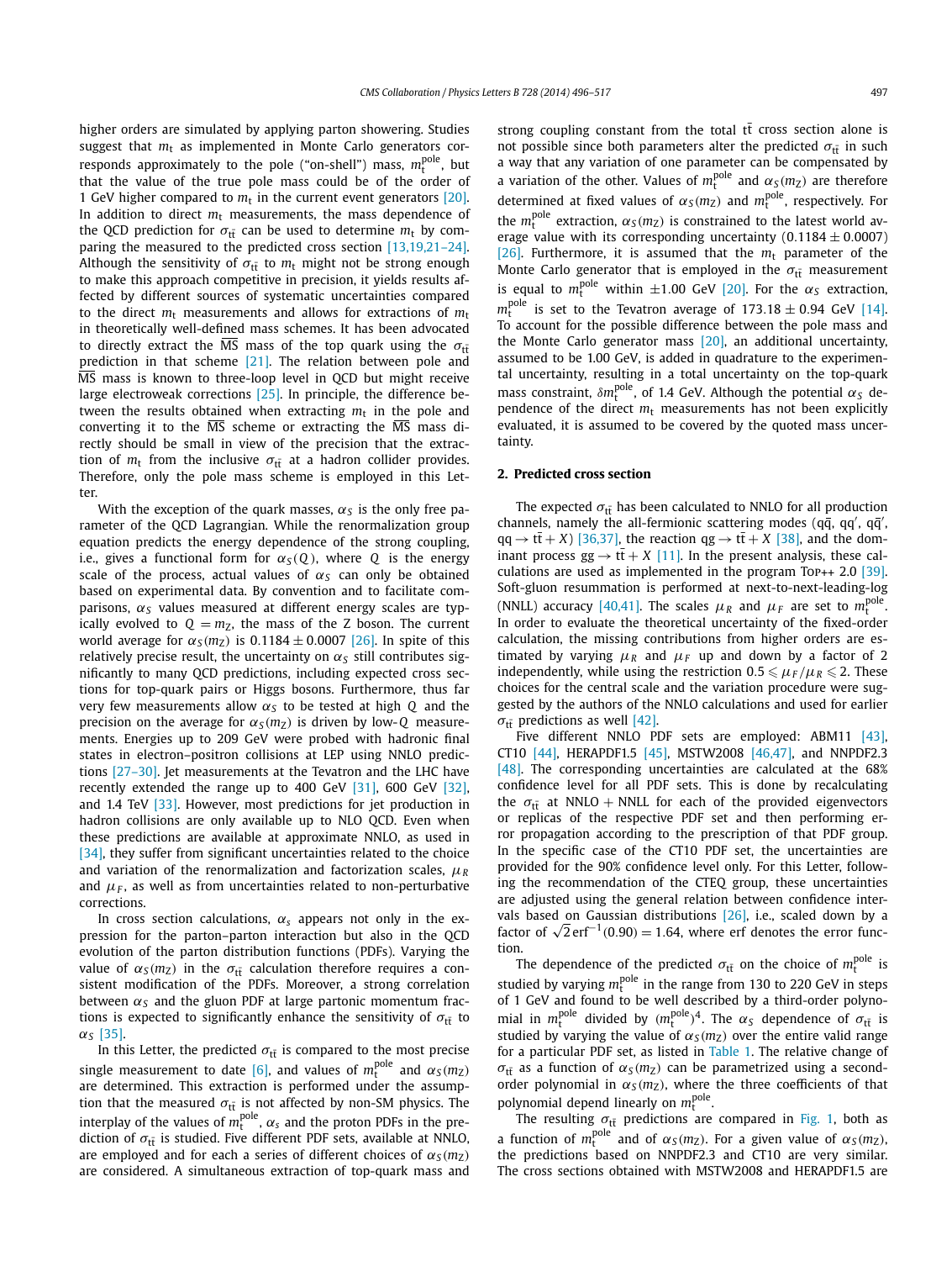#### <span id="page-2-0"></span>**Table 1**

Default  $\alpha_S(m_Z)$  values and  $\alpha_S(m_Z)$  variation ranges of the NNLO PDF sets used in this analysis. Because the NNPDF2.3 PDF set does not have a default value of  $\alpha s$  ( $mz$ ), preferring to provide the full uncertainties and systematic variations for various  $\alpha_S(m_Z)$  points, the  $\alpha_S(m_Z)$  value obtained by the NNPDF Collaboration with NNPDF2.1 [\[49\]](#page-6-0) is used. The step size for the  $\alpha_S(m_Z)$  scans is 0.0010 in all cases. The uncertainties on the default values are shown for illustration purposes only.

|                      | Default         | Uncertainty | Provided $\alpha_{\rm S}(m_7)$ scan |             |  |
|----------------------|-----------------|-------------|-------------------------------------|-------------|--|
|                      | $\alpha_S(m_Z)$ |             | Range                               | # of points |  |
| ABM11                | 0.1134          | $+0.0011$   | $0.1040 - 0.1200$                   | 17          |  |
| CT10                 | 0.1180          | $+0.0020$   | 0.1100-0.1300                       | 21          |  |
| HERAPDF1.5           | 0.1176          | $+0.0020$   | 0.1140-0.1220                       | 9           |  |
| <b>MSTW2008</b>      | 0.1171          | $+0.0014$   | 0.1070-0.1270                       | 21          |  |
| NNPDF <sub>2.3</sub> | 0.1174          | $+0.0007$   | $0.1140 - 0.1240$                   | 11          |  |



Fig. 1. Predicted tt cross section at NNLO  $+$  NNLL, as a function of the top-quark pole mass (top) and of the strong coupling constant (bottom), using five different NNLO PDF sets, compared to the cross section measured by CMS assuming  $m_t = m_t^{pole}$ . The uncertainties on the measured  $\sigma_{t\bar{t}}$  as well as the renormalization and factorization scale and PDF uncertainties on the prediction with NNPDF2.3 are illustrated with filled bands. The uncertainties on the  $\sigma_{\rm t\bar{t}}$  predictions using the other PDF sets are indicated only in the bottom panel at the corresponding default  $\alpha_S(m_Z)$  values. The  $m_{\rm t}^{\rm pole}$  and  $\alpha_S(m_Z)$  regions favored by the direct measurements at the Tevatron and by the latest world average, respectively, are shown as hatched areas. In the top panel, the inner (solid) area of the vertical band corresponds to the original uncertainty of the direct  $m_t$  average, while the outer (hatched) area additionally accounts for the possible difference between this mass and  $m_{\mathrm{t}}^{\mathrm{pole}}$ .

slightly higher while the predictions obtained with ABM11 are significantly lower due to a smaller gluon density in the relevant kinematic range [\[43\].](#page-6-0) In addition to the absolute normalization, differences in the slope of  $\sigma_{\rm tf}$  as a function of  $\alpha_S(m_Z)$  are observed between some of the PDF sets.

#### **3. Measured cross section**

In this Letter, the most precise single measurement for  $\sigma_{\text{tr}}$  [\[6\]](#page-5-0) is used. It was derived at  $\sqrt{s} = 7$  TeV by the CMS Collaboration from data collected in 2011 in the dileptonic decay channel and corresponding to an integrated luminosity of 2.3  $\text{fb}^{-1}$ . Assuming  $m<sub>t</sub> = 172.5$  GeV and  $\alpha<sub>S</sub>(m<sub>Z</sub>) = 0.1180$ , the observed cross section is 161*.*9±6*.*7 pb. Systematic effects on this measurement from the choice and uncertainties of the PDFs were studied and found to be negligible.

The measured  $\sigma_{\text{tf}}$  shows a dependence on the value of  $m_t$  that is used in the Monte Carlo simulations since the change in the event kinematics affects the expected selection efficiency and thus the acceptance corrections that are employed to infer  $\sigma_{\text{tf}}$  from the observed event yield. A parametrization for this dependence, which is illustrated in Fig. 1, was already given in Section 8 of Ref.  $[6]$ . At  $m_t = 173.2$  GeV, for example, the observed cross section is 161.0 pb. The relative uncertainty of 4.1% on the measured  $\sigma_{\text{tr}}$  is independent of  $m_t$  to very good approximation.

Changes of the assumed value of  $\alpha_S(m_Z)$  in the simulation used to derive the acceptance corrections can alter the measured  $\sigma_{\text{tr}}$  as well, which is discussed in this Letter for the first time. QCD radiation effects increase at higher  $\alpha_S(m_7)$ , both at the matrix-element level and at the hadronization level. The  $\alpha_S(m_Z)$ -dependence of the acceptance corrections is studied using the NLO CTEQ6AB PDF sets  $[50]$ , and the Powheg Box 1.4  $[51,52]$  NLO generator for tt production interfaced with PYTHIA  $6.4.24$  [\[53\]](#page-6-0) for the parton showering. Additionally, the impact of  $\alpha_S(m_Z)$  variations on the acceptance is studied with standalone PYTHIA as a plain leadingorder generator with parton showering and cross-checked with mcfm 6.2 [\[54\]](#page-6-0) as an NLO prediction without parton showering. In all cases, a relative change of the acceptance by less than 1% is observed when varying  $\alpha_S(m_Z)$  by  $\pm 0.0100$  with respect to the CTEQ reference value of 0.1180. This is accounted for by applying an  $\alpha_S(m_Z)$ -dependent uncertainty to the measured  $\sigma_{\text{tf}}$ . This additional uncertainty is also included in the uncertainty band shown in Fig. 1. Over the relevant  $\alpha_S(m_Z)$  range, there is almost no increase in the total uncertainty of 4.1% on the measured  $\sigma_{\text{tf}}$ .

In the  $m_t$  and  $\alpha_s(m_z)$  regions favored by the direct measurements at the Tevatron and by the latest world average, respectively, the measured and the predicted cross section are compatible within their uncertainties for all considered PDF sets. When using ABM11 with its default  $\alpha_S(m_Z)$ , the discrepancy between measured and predicted cross section is larger than one standard deviation.

#### **4. Probabilistic approach**

In the following, the theory prediction for  $\sigma_{\text{tf}}$  is employed to construct a Bayesian prior to the cross section measurement, from which a joint posterior in  $\sigma_{\text{tf}}$ ,  $m_{\text{t}}^{\text{pole}}$  and  $\alpha_{\text{S}}(m_{\text{Z}})$  is derived. Finally, this posterior is marginalized by integration over  $\sigma_{t\bar{t}}$  and a Bayesian confidence interval for  $m_t^{pole}$  or  $\alpha_S(m_Z)$  is computed based on the external constraint for  $\alpha_S(m_Z)$  or  $m_t^{pole}$ , respectively.

The probability function for the predicted cross section,  $f_{\text{th}}(\sigma_{\text{tf}})$ , is obtained through an analytic convolution of two probability distributions, one accounting for the PDF uncertainty and the other for scale uncertainties. A Gaussian distribution of width δ<sub>PDF</sub> is used to describe the PDF uncertainty. Given that no particular probability distribution is known that should be adequate for the confidence interval obtained from the variation of  $\mu_R$  and  $\mu_F$ [\[42\],](#page-6-0) the corresponding uncertainty on the  $\sigma_{t\bar{t}}$  prediction is approximated using a flat prior, i.e., a rectangular function that provides equal probability over the whole range covered by the scale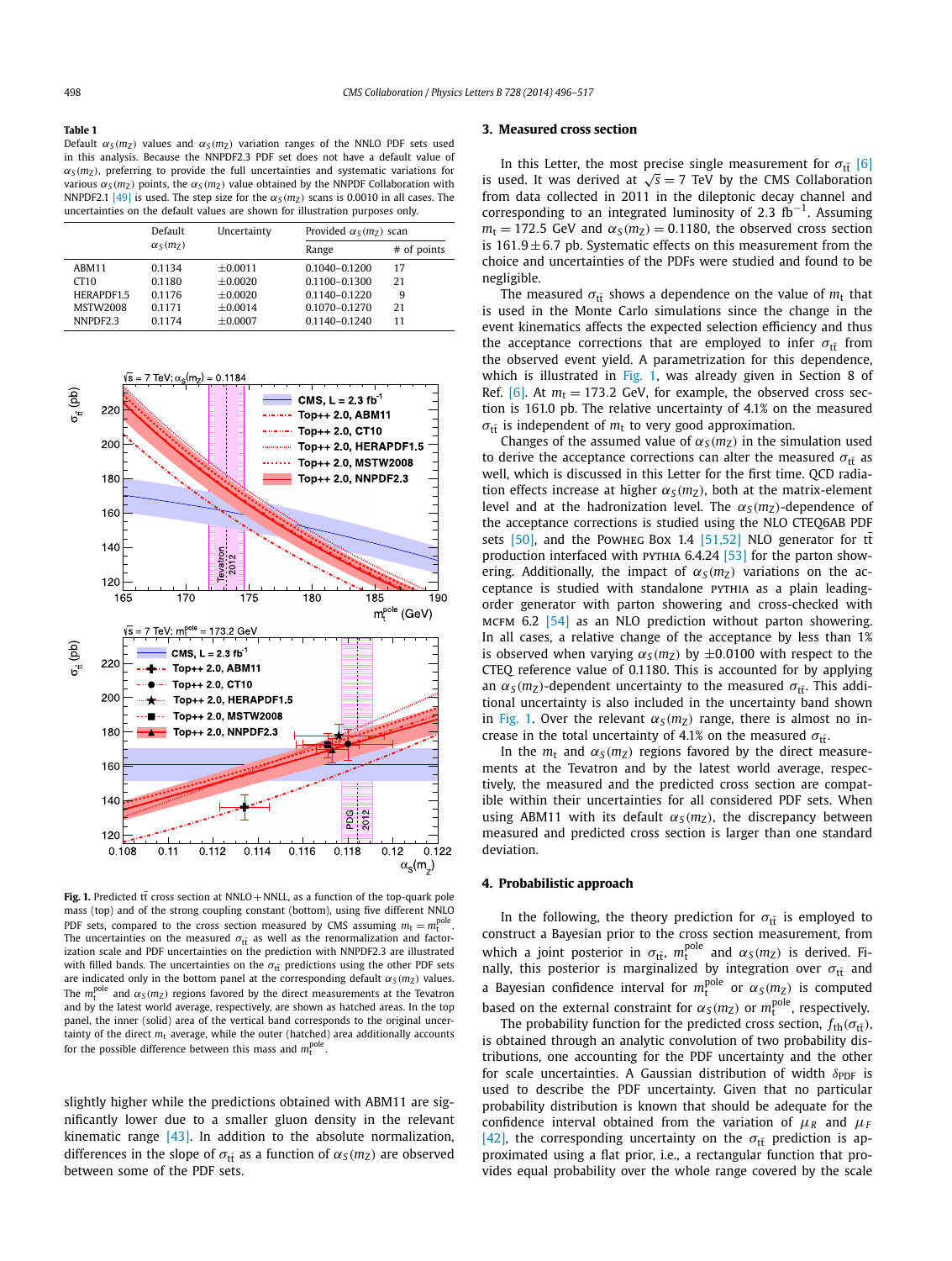

**Fig. 2.** Probability distributions for the predicted  $t\bar{t}$  cross section at NNLO + NNLL with  $m_t^{\text{pole}} = 173.2$  GeV,  $\alpha_S(m_Z) = 0.1184$  and the NNLO parton distributions from NNPDF2.3. The resulting probability,  $f_{\text{th}}(\sigma_{\text{tf}})$ , represented by a solid line, is obtained by convolving a Gaussian distribution (filled area) that accounts for the PDF uncertainty with a rectangular function (dashed line) that covers the scale variation uncertainty.

variation and vanishes elsewhere. The resulting probability function is given by:

$$
f_{\text{th}}(\sigma_{\text{t}\bar{\text{t}}}) = \frac{1}{2(\sigma_{\text{t}\bar{\text{t}}}^{(h)} - \sigma_{\text{t}\bar{\text{t}}}^{(l)})} \bigg( \text{erf} \bigg[ \frac{\sigma_{\text{t}\bar{\text{t}}}^{(h)} - \sigma_{\text{t}\bar{\text{t}}}}{\sqrt{2} \delta_{\text{PDF}}} \bigg] - \text{erf} \bigg[ \frac{\sigma_{\text{t}\bar{\text{t}}}^{(l)} - \sigma_{\text{t}\bar{\text{t}}}}{\sqrt{2} \delta_{\text{PDF}}} \bigg] \bigg).
$$

Here,  $\sigma_{\rm t\bar t}^{(l)}$  and  $\sigma_{\rm t\bar t}^{(h)}$  denote the lowest and the highest cross section values, respectively, that are obtained when varying  $\mu_R$  and  $\mu_F$  as described in Section [2.](#page-1-0) An example for the resulting probability distributions is shown in Fig. 2.

The probability distribution  $f_{\text{th}}(\sigma_{\text{tr}})$  is multiplied by another Gaussian probability,  $f_{\text{exp}}(\sigma_{\text{tf}})$ , which represents the measured cross section and its uncertainty, to obtain the most probable  $m_t^{\rm pole}$ or  $\alpha_S(m_Z)$  value for a given  $\alpha_S(m_Z)$  or  $m_t^{\rm pole}$ , respectively, from the maximum of the marginalized posterior:

$$
P(x) = \int f_{\exp}(\sigma_{t\bar{t}}|x) f_{\text{th}}(\sigma_{t\bar{t}}|x) d\sigma_{t\bar{t}}, \quad x = m_t^{\text{pole}}, \ \alpha_S(m_Z).
$$

Examples of  $P(m_t^{\rm pole})$  and  $P(\alpha_S)$  are shown in Fig. 3. Confidence intervals are determined from the 68% area around the maximum of the posterior and requiring equal function values at the left and right edges.

The approximate contributions of the uncertainties on the measured and the predicted cross sections to the width of this Bayesian confidence interval can be estimated by repeatedly rescaling the size of the corresponding uncertainty component. The widths of the obtained confidence intervals are then used to extrapolate to the case in which a given component vanishes.

To assess the impact of the uncertainties on the  $\alpha_S(m_Z)$  and  $m_{\rm t}^{\rm pole}$  values that are used as constraints in the present analysis,  $P(m_t^{\text{pole}})$  is re-evaluated at  $\alpha_s(m_Z) = 0.1177$  and 0.1191, reflecting the  $\pm$ 0.0007 uncertainty on the  $\alpha$ <sub>S</sub>( $m$ <sub>Z</sub>) world average, and  $P(\alpha_S)$  is re-evaluated at  $m_{\text{t}}^{\text{pole}} = 171.8$  and 174.6 GeV, reflecting the  $\delta m_{\text{t}}^{\text{pole}} = 1.4$  $\delta m_{\text{t}}^{\text{pole}} = 1.4$  $\delta m_{\text{t}}^{\text{pole}} = 1.4$  GeV as explained in Section 1. The resulting shifts in the most likely values of  $m_{\rm t}^{\rm pole}$  and  $\alpha_S(m_Z)$  are added in quadrature to those obtained from the 68% areas of the posteriors calculated with the central values of the constraints.



**Fig. 3.** Marginal posteriors  $P(m_t^{pole})$  (top) and  $P(\alpha_S)$  (bottom) based on the cross section prediction at NNLO + NNLL with the NNLO parton distributions from NNPDF2.3. The posteriors are constructed as described in the text. Here,  $P(m_t^{\text{pole}})$ is shown for  $\alpha_S(m_Z) = 0.1184$  and  $P(\alpha_S)$  for  $m_t^{\text{pole}} = 173.2$  GeV.

#### **5. Results and conclusions**

Values of the top-quark pole mass determined using the tt cross section measured by CMS together with the cross section prediction from NNLO + NNLL QCD and five different NNLO PDF sets are listed in [Table 2.](#page-4-0) These values are extracted under the assumption that the  $m_t$  parameter in the Monte Carlo generator that was employed to obtain the mass-dependent acceptance correction of the measured cross section, shown in [Fig. 1,](#page-2-0) is equal to the pole mass. A difference of 1.0 GeV between the two mass definitions [\[20\]](#page-5-0) would result in changes of 0.3–0.6 GeV in the extracted pole masses, which is included as a systematic uncertainty. As illustrated in [Fig. 4,](#page-4-0) the results based on NNPDF2.3, CT10, MSTW2008, and HERAPDF1.5 are higher than the latest average of direct  $m_t$ measurements but generally compatible within the uncertainties. They are also consistent with the indirect determination of the top-quark pole mass obtained in the electroweak fits [\[55,56\]](#page-6-0) when employing the mass of the new boson discovered at the LHC [\[57,](#page-6-0) [58\]](#page-6-0) under the assumption that this is the SM Higgs boson. The central  $m_{\rm t}^{\rm pole}$  value obtained with the ABM11 PDF set, which has a significantly smaller gluon density than the other PDF sets, is also compatible with the average from direct  $m_t$  measurements. Note, however, that all these results in [Table 2](#page-4-0) are obtained employing the  $\alpha_S(m_Z)$  world average of 0.1184  $\pm$  0.0007, while ABM11 with its default  $\alpha_S(m_Z)$  of 0.1134  $\pm$  0.0011 would yield an  $m_t^{\text{pole}}$  value of  $166.3^{+3.3}_{-3.1}$  GeV.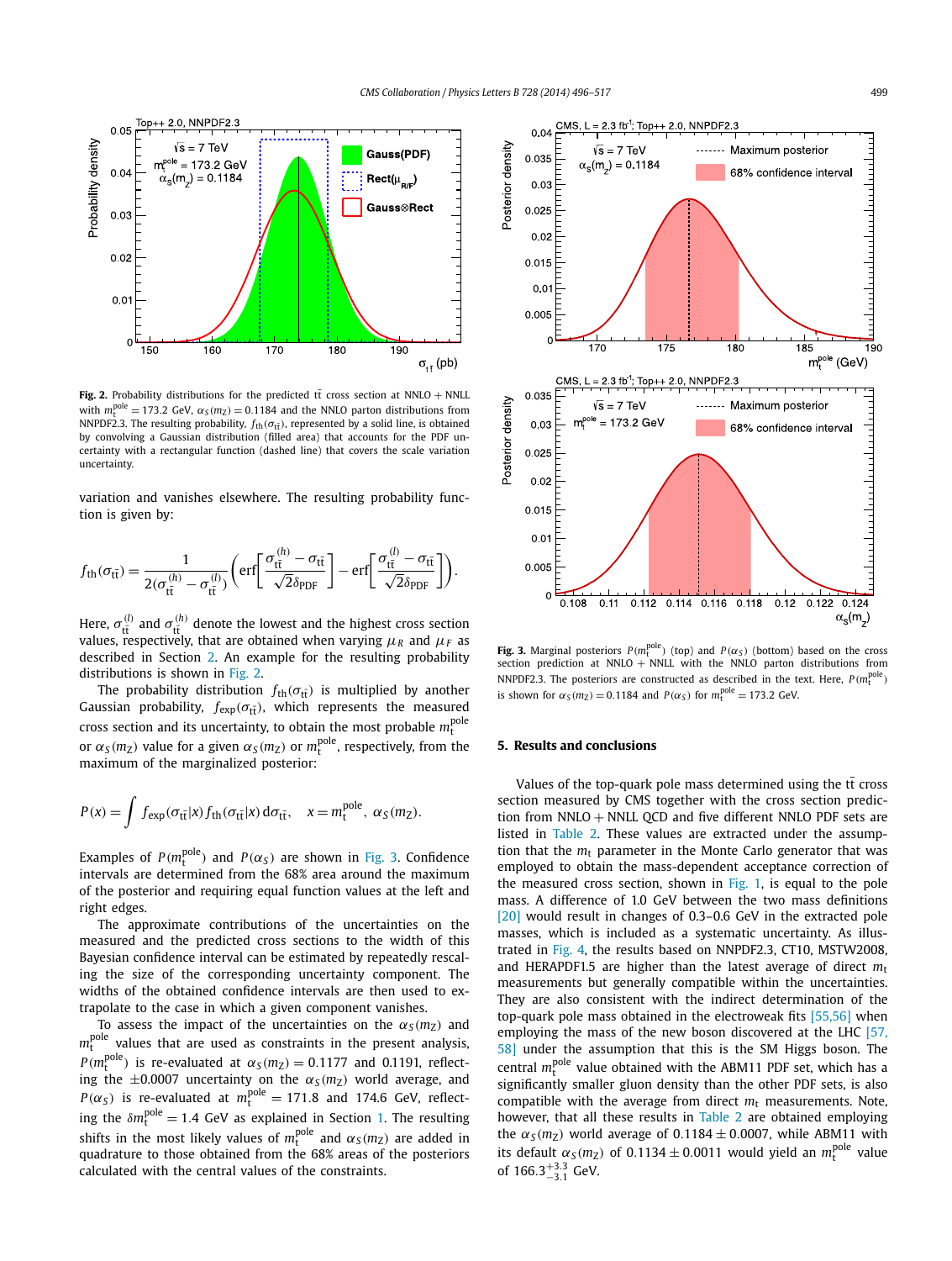#### <span id="page-4-0"></span>**Table 2**

Results obtained for  $m_t^{\text{pole}}$  by comparing the measured tt cross section to the NNLO + NNLL prediction with different NNLO PDF sets. The total uncertainties account for the full uncertainty on the measured cross section ( $\sigma_{\rm{t\bar{t}}}^{\rm{me}}$  on ( $\sigma_{\rm{t\bar{t}}}^{\rm{meas}}$ ), the PDF and scale ( $\mu_{R,F}$ ) uncertainties on the predicted cross section, the uncertainties of the  $\alpha_S(m_Z)$  world average<br>a generator  $(m_t^{\text{MC}})$  into the pole-mass scheme.

|                  | $m_{\rm t}^{\rm pole}$<br>(GeV) | Uncertainty on $m_t^{pole}$ (GeV) |                                    |                  |                  |                  |                  |                  |
|------------------|---------------------------------|-----------------------------------|------------------------------------|------------------|------------------|------------------|------------------|------------------|
|                  |                                 | Total                             | $\sigma_{\rm t\bar{t}}^{\rm meas}$ | <b>PDF</b>       | $\mu_{R,F}$      | $\alpha_{S}$     | $E_{LHC}$        | $m+MC$           |
| ABM11            | 172.7                           | $+3.9$<br>$-3.5$                  | $+2.8$<br>$-2.5$                   | $+2.2$<br>$-2.0$ | $+0.7$<br>$-0.7$ | $+1.0$<br>$-1.0$ | $+0.8$<br>$-0.8$ | $+0.4$<br>$-0.3$ |
| CT <sub>10</sub> | 177.0                           | $+4.3$<br>$-3.8$                  | $+3.2$<br>$-2.8$                   | $+2.4$<br>$-2.0$ | $+0.9$<br>$-0.9$ | $+0.8$<br>$-0.8$ | $+0.9$<br>$-0.9$ | $+0.5$<br>$-0.4$ |
| HERAPDF1.5       | 179.5                           | $+4.3$<br>$-3.8$                  | $+3.5$<br>$-3.0$                   | $+1.7$<br>$-1.5$ | $+0.9$<br>$-0.8$ | $+1.2$<br>$-1.1$ | $+1.0$<br>$-1.0$ | $+0.6$<br>$-0.5$ |
| <b>MSTW2008</b>  | 177.9                           | $+4.1$<br>$-3.6$                  | $+3.4$<br>$-2.9$                   | $+1.6$<br>$-1.4$ | $+0.9$<br>$-0.9$ | $+0.9$<br>$-0.9$ | $+0.9$<br>$-0.9$ | $+0.5$<br>$-0.5$ |
| NNPDF2.3         | 176.7                           | $+3.8$<br>$-3.4$                  | $+3.1$<br>$-2.8$                   | $+1.5$<br>$-1.3$ | $+0.9$<br>$-0.9$ | $+0.7$<br>$-0.7$ | $+0.9$<br>$-0.9$ | $+0.5$<br>$-0.4$ |

#### **Table 3**

Results obtained for  $\alpha_S(m_Z)$  by comparing the measured tt cross section to the NNLO + NNLL prediction with different NNLO PDF sets. The total uncertainties account for the full uncertainty on the measured cross section ( $\sigma_{\rm t\bar{t}}^{\rm meas}$ ), the PDF and scale ( $\mu_{R,F}$ ) uncertainties on the predicted cross section, the uncertainty assigned to the knowledge of  $m_{\rm t}^{\rm pole}$ , and the uncertainty of the LHC beam energy ( $E_{\rm LHC}$ ).

|                  | $\alpha_{\rm S}(m_{\rm Z})$ | Uncertainty on $\alpha_S(m_Z)$ |                                              |                        |                        |                        |                        |
|------------------|-----------------------------|--------------------------------|----------------------------------------------|------------------------|------------------------|------------------------|------------------------|
|                  |                             | Total                          | $\sigma_{\mathrm{t\bar{t}}}^{\mathrm{meas}}$ | <b>PDF</b>             | $\mu_{R,F}$            | $m_{\rm t}^{\rm pole}$ | $E_{LHC}$              |
| ABM11            | 0.1187                      | $+0.0027$<br>$-0.0027$         | $+0.0018$<br>$-0.0019$                       | $+0.0015$<br>$-0.0014$ | $+0.0006$<br>$-0.0005$ | $+0.0010$<br>$-0.0010$ | $+0.0006$<br>$-0.0006$ |
| CT <sub>10</sub> | 0.1151                      | $+0.0034$<br>$-0.0034$         | $+0.0024$<br>$-0.0025$                       | $+0.0018$<br>$-0.0016$ | $+0.0008$<br>$-0.0007$ | $+0.0012$<br>$-0.0013$ | $+0.0007$<br>$-0.0007$ |
| HERAPDF1.5       | 0.1143                      | $+0.0024$<br>$-0.0024$         | $+0.0018$<br>$-0.0019$                       | $+0.0010$<br>$-0.0009$ | $+0.0005$<br>$-0.0004$ | $+0.0010$<br>$-0.0010$ | $+0.0006$<br>$-0.0006$ |
| <b>MSTW2008</b>  | 0.1144                      | $+0.0031$<br>$-0.0032$         | $+0.0024$<br>$-0.0025$                       | $+0.0012$<br>$-0.0011$ | $+0.0008$<br>$-0.0007$ | $+0.0012$<br>$-0.0013$ | $+0.0007$<br>$-0.0008$ |
| NNPDF2.3         | 0.1151                      | $+0.0033$<br>$-0.0032$         | $+0.0025$<br>$-0.0025$                       | $+0.0013$<br>$-0.0011$ | $+0.0009$<br>$-0.0008$ | $+0.0013$<br>$-0.0013$ | $+0.0008$<br>$-0.0008$ |



Fig. 4. Results obtained for  $m_t^{\text{pole}}$  from the measured tt cross section together with the prediction at NNLO + NNLL using different NNLO PDF sets. The filled symbols represent the results obtained when using the  $\alpha_S(m_Z)$  world average, while the open symbols indicate the results obtained with the default  $\alpha_S(m_Z)$  value of the respective PDF set. The inner error bars include the uncertainties on the measured cross section and on the LHC beam energy as well as the PDF and scale uncertainties on the predicted cross section. The outer error bars additionally account for the uncertainty on the *α<sup>S</sup> (m*Z*)* value used for a specific prediction. For comparison, the latest average of direct  $m_t$  measurements is shown as vertical band, where the inner (solid) area corresponds to the original uncertainty of the direct  $m_t$  average, while the outer (hatched) area additionally accounts for the possible difference between this mass and  $m_{\rm t}^{\rm pole}$ .

The  $\alpha_S(m_Z)$  values obtained when fixing the value of  $m_t^{\text{pole}}$ to  $173.2 \pm 1.4$  GeV, i.e., inverting the logic of the extraction, are listed in Table 3. As illustrated in Fig. 5, the results obtained using NNPDF2.3, CT10, MSTW2008, and HERAPDF1.5 are lower than the  $\alpha_S(m_Z)$  world average but in most cases still compatible with it within the uncertainties. While the  $\alpha_5(m_Z)$  value obtained with ABM11 is compatible with the world average, it is significantly different from the default  $\alpha_S(m_Z)$  of this PDF set.

CMS,  $\sqrt{s}$  = 7 TeV, L = 2.3 fb<sup>-1</sup>; NNLO+NNLL for  $\sigma_{\text{rf}}$ ; m<sup>pole</sup> = 173.2 ± 1.4 GeV



**Fig. 5.** Results obtained for  $\alpha_S(m_Z)$  from the measured tt cross section together with the prediction at NNLO + NNLL using different NNLO PDF sets. The inner error bars include the uncertainties on the measured cross section and on the LHC beam energy as well as the PDF and scale uncertainties on the predicted cross section. The outer error bars additionally account for the uncertainty on  $m_t^{pole}$ . For comparison, the latest  $\alpha_S(m_Z)$  world average with its uncertainty is shown as a hatched band. For each PDF set, the default  $\alpha_S(m_Z)$  value and its uncertainty are indicated using a dotted line and a shaded band.

Modeling the uncertainty related to the choice and variation of the renormalization and factorization scales with a Gaussian instead of the flat prior results in only minor changes of the  $m_t^{\text{pole}}$ and  $\alpha_S(m_Z)$  values and uncertainties. With the precise NNLO + NNLL calculation, these scale uncertainties are found to be of the size of 0.7–0.9 GeV on  $m_t^{pole}$  and 0.0004–0.0009 on  $\alpha_s(m_z)$ , i.e., of the order of 0.3–0.8%.

The energy of the LHC beams is known to an accuracy of 0.65% [\[59\]](#page-6-0) and thus the center-of-mass energy of 7 TeV with an uncertainty of  $\pm 46$  GeV. Based on the expected dependence of  $\sigma_{\text{tf}}$  on  $\sqrt{s}$ , this can be translated into an additional uncertainty of  $\pm 1.8\%$  on the comparison of the measured to the predicted tt cross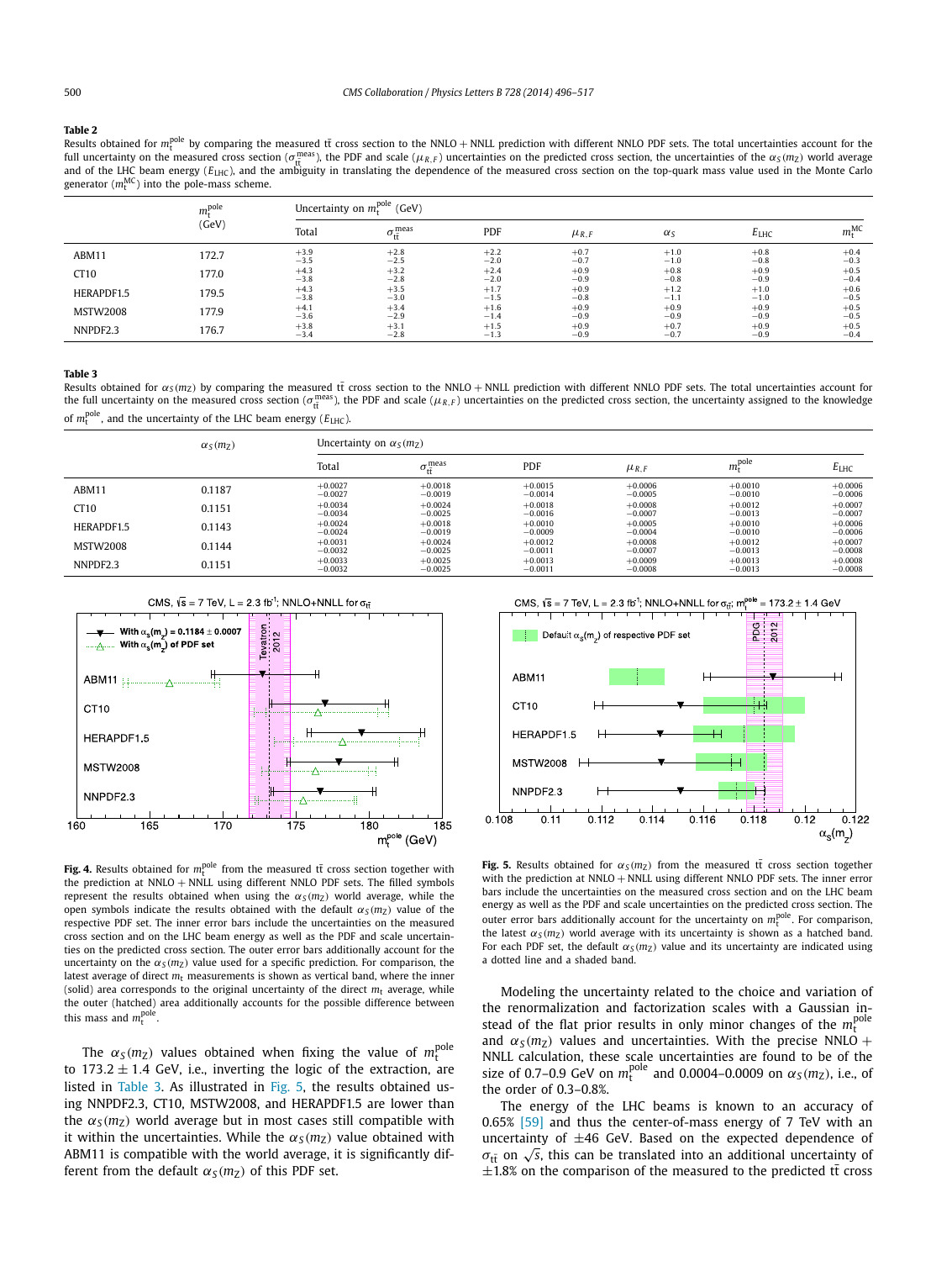<span id="page-5-0"></span>section, which yields an additional uncertainty of  $\pm (0.5-0.7)$ % on the obtained  $m_t^{\text{pole}}$  and  $\alpha_S(m_Z)$  values.

For the main results of this Letter, the  $m_{\rm t}^{\rm pole}$  and  $\alpha_{\rm S}(m_{\rm Z})$  values determined with the parton densities of NNPDF2.3 are used. The primary motivation is that parton distributions derived using the NNPDF methodology can be explicitly shown to be parametrization independent, in the sense that results are unchanged even when the number of input parameters is substantially increased [\[60\].](#page-6-0)

In summary, a top-quark pole mass of  $176.7^{+3.8}_{-3.4}$  GeV is obtained by comparing the measured cross section for inclusive tt production in proton–proton collisions at  $\sqrt{s}$  = 7 TeV to QCD calculations at NNLO  $+$  NNLL. Due to the small uncertainty on the measured cross section and the state-of-the-art NNLO calculations, the precision of this result is higher compared to earlier determinations of  $m_{\rm t}^{\rm pole}$  following the same approach. This extraction provides an important test of the mass scheme applied in Monte Carlo simulations and gives complementary information, with different sensitivity to theoretical and experimental uncertainties, than direct measurements of  $m_t$ . Alternatively,  $\alpha_S(m_Z) = 0.1151^{+0.0033}_{-0.0032}$ is obtained from the tt cross section when constraining  $m_{\rm t}^{\rm pole}$  to  $173.2 \pm 1.4$  GeV. This is the first determination of the strong coupling constant from top-quark production and the first  $\alpha_S(m_Z)$ result at full NNLO QCD obtained at a hadron collider.

#### **Acknowledgements**

We thank Alexander Mitov for his help with the NNLO calculations. We congratulate our colleagues in the CERN accelerator departments for the excellent performance of the LHC and thank the technical and administrative staffs at CERN and at other CMS institutes for their contributions to the success of the CMS effort. In addition, we gratefully acknowledge the computing centres and personnel of the Worldwide LHC Computing Grid for delivering so effectively the computing infrastructure essential to our analyses. Finally, we acknowledge the enduring support for the construction and operation of the LHC and the CMS detector provided by the following funding agencies: BMWF and FWF (Austria); FNRS and FWO (Belgium); CNPq, CAPES, FAPERJ, and FAPESP (Brazil); MES (Bulgaria); CERN; CAS, MoST, and NSFC (China); COLCIENCIAS (Colombia); MSES (Croatia); RPF (Cyprus); MoER, SF0690030s09 and ERDF (Estonia); Academy of Finland, MEC, and HIP (Finland); CEA and CNRS/IN2P3 (France); BMBF, DFG, and HGF (Germany); GSRT (Greece); OTKA and NKTH (Hungary); DAE and DST (India); IPM (Iran); SFI (Ireland); INFN (Italy); NRF and WCU (Republic of Korea); LAS (Lithuania); CINVESTAV, CONACYT, SEP, and UASLP-FAI (Mexico); MSI (New Zealand); PAEC (Pakistan); MSHE and NSC (Poland); FCT (Portugal); JINR (Dubna); MON, RosAtom, RAS and RFBR (Russia); MESTD (Serbia); SEIDI and CPAN (Spain); Swiss Funding Agencies (Switzerland); NSC (Taipei); ThEPCenter, IPST, STAR and NSTDA (Thailand); TUBITAK and TAEK (Turkey); NASU (Ukraine); STFC (United Kingdom); DOE and NSF (USA).

#### **References**

- [1] CMS Collaboration, The CMS experiment at the CERN LHC, J. Instrum. 3 (2008) S08004, <http://dx.doi.org/10.1088/1748-0221/3/08/S08004>.
- [2] CMS Collaboration, Measurement of the  $t\bar{t}$  production cross section and the [top quark mass in the dilepton channel in pp collisions at](http://refhub.elsevier.com/S0370-2693(13)00984-2/bib4368617472636879616E3A323031316E62s1)  $\sqrt{s}$  = 7 TeV, J. High [Energy Phys. 1107 \(2011\) 049, arXiv:1105.5661.](http://refhub.elsevier.com/S0370-2693(13)00984-2/bib4368617472636879616E3A323031316E62s1)
- [3] CMS Collaboration, Measurement of the tt production cross section in pp collisions at  $\sqrt{s}$  = 7 TeV using the kinematic properties of events with leptons and jets, Eur. Phys. J. C 71 (2011) 1721, [http://dx.doi.org/10.1140/epjc/](http://dx.doi.org/10.1140/epjc/s10052-011-1721-3) [s10052-011-1721-3,](http://dx.doi.org/10.1140/epjc/s10052-011-1721-3) arXiv:1106.0902.
- [4] CMS Collaboration, Measurement of the *tt*¯ production cross section in *pp* collisions at 7 TeV in lepton + jets events using *b*-quark jet identification, Phys. Rev. D 84 (2011) 092004, <http://dx.doi.org/10.1103/PhysRevD.84.092004>, arXiv:1108.3773.
- [5] CMS Collaboration, Measurement of the  $t\bar{t}$  production cross section in pp collisions at  $\sqrt{s}$  = 7 TeV in dilepton final states containing a  $\tau$ , Phys. Rev. D 85 (2012) 112007, <http://dx.doi.org/10.1103/PhysRevD.85.112007>, arXiv:1203.6810.
- [6] CMS Collaboration, Measurement of the  $t\bar{t}$  production cross section in the dilepton channel in pp collisions at  $\sqrt{s} = 7$  TeV, J. High Energy Phys. 1211 (2012) 067, [http://dx.doi.org/10.1007/JHEP11\(2012\)067,](http://dx.doi.org/10.1007/JHEP11(2012)067) arXiv:1208.2671.
- [7] CMS Collaboration, Measurement of the  $t\bar{t}$  production cross section in pp collisions at  $\sqrt{s}$  = 7 TeV with lepton + jets final states, Phys. Lett. B 720 (2013) 83, <http://dx.doi.org/10.1016/j.physletb.2013.02.021>, arXiv:1212.6682.
- [8] CMS Collaboration, Measurement of the tt production cross section in the  $\tau$  + jets channel in pp collisions at  $\sqrt{s} = 7$  TeV, Eur. Phys. I. C 73 (2013) 2386. [http://dx.doi.org/10.1140/epjc/s10052-013-2386-x,](http://dx.doi.org/10.1140/epjc/s10052-013-2386-x) arXiv:1301.5755.
- [9] CMS Collaboration, Measurement of the  $t\bar{t}$  production cross section in the alljet final state in pp collisions at  $\sqrt{s}$  = 7 TeV, J. High Energy Phys. 1305 (2013) 065, [http://dx.doi.org/10.1007/JHEP05\(2013\)065,](http://dx.doi.org/10.1007/JHEP05(2013)065) arXiv:1302.0508.
- [10] CMS Collaboration, Measurement of differential top-quark pair production cross sections in pp collisions at  $\sqrt{s} = 7$  TeV, Eur. Phys. J. C 73 (2013) 2339, <http://dx.doi.org/10.1140/epjc/s10052-013-2339-4>, arXiv:1211.2220.
- [11] M. Czakon, P. Fiedler, A. Mitov, The total top quark pair production crosssection at hadron colliders through  $O(\alpha_s^4)$ , Phys. Rev. Lett. 110 (2013) 252004, <http://dx.doi.org/10.1103/PhysRevLett.110.252004>, arXiv:1303.6254.
- [12] G. Degrassi, S. Di Vita, J. Elias-Miro, J.R. Espinosa, G.F. Giudice, G. Isidori, A. Strumia, Higgs mass and vacuum stability in the Standard Model at NNLO, J. High Energy Phys. 1208 (2012) 098, [http://dx.doi.org/10.1007/](http://dx.doi.org/10.1007/JHEP08(2012)098) [JHEP08\(2012\)098](http://dx.doi.org/10.1007/JHEP08(2012)098), arXiv:1205.6497.
- [13] S. Alekhin, A. Djouadi, S. Moch, The top quark and Higgs boson masses and the stability of the electroweak vacuum, Phys. Lett. B 716 (2012) 214, <http://dx.doi.org/10.1016/j.physletb.2012.08.024>, arXiv:1207.0980.
- [14] CDF Collaboration, D0 Collaboration, Combination of the top-quark mass measurements from the Tevatron collider, Phys. Rev. D 86 (2012) 092003, <http://dx.doi.org/10.1103/PhysRevD.86.092003>, arXiv:1207.1069, an update can be found in arXiv:1305.3929.
- [15] CMS Collaboration, Measurement of the top-quark mass in tt events with lepton + jets final states in pp collisions at  $\sqrt{s}$  = 7 TeV, J. High Energy Phys. 1212 (2012) 105, [http://dx.doi.org/10.1007/JHEP12\(2012\)105,](http://dx.doi.org/10.1007/JHEP12(2012)105) arXiv:1209.2319.
- [16] CMS Collaboration, Measurement of the top-quark mass in  $t\bar{t}$  events with dilepton final states in pp collisions at  $\sqrt{s} = 7$  TeV, Eur. Phys. J. C 72 (2012) 2202, <http://dx.doi.org/10.1140/epjc/s10052-012-2202-z>, arXiv:1209.2393.
- [17] CMS Collaboration, Measurement of masses in the  $t\bar{t}$  system by kinematic endpoints in pp collisions at  $\sqrt{s}$  = 7 TeV, Eur. Phys. J. C 73 (2013) 2494, <http://dx.doi.org/10.1140/epjc/s10052-013-2494-7>, arXiv:1304.5783.
- [18] A.H. Hoang, I.W. Stewart, Top mass measurements from jets and the Tevatron top-quark mass, Nucl. Phys. B, Proc. Suppl. 185 (2008) 220, [http://dx.doi.org/](http://dx.doi.org/10.1016/j.nuclphysbps.2008.10.028) [10.1016/j.nuclphysbps.2008.10.028,](http://dx.doi.org/10.1016/j.nuclphysbps.2008.10.028) arXiv:0808.0222.
- [19] V. Ahrens, A. Ferroglia, M. Neubert, B.D. Pecjak, L.L. Yang, Precision predictions for the  $t\bar{t}$  production cross section at hadron colliders, Phys. Lett. B 703 (2011) 135, [http://dx.doi.org/10.1016/j.physletb.2011.07.058,](http://dx.doi.org/10.1016/j.physletb.2011.07.058) arXiv:1105.5824.
- [20] A. Buckley, J. Butterworth, S. Gieseke, D. Grellscheid, S. Höche, H. Hoeth, F. Krauss, L. Lönnblad, E. Nurse, P. Richardson, S. Schumann, M.H. Seymour, T. Sjöstrand, P. Skands, B. Webber, General-purpose event generators for LHC physics, Phys. Rep. 504 (2011) 145, [http://dx.doi.org/10.1016/](http://dx.doi.org/10.1016/j.physrep.2011.03.005) [j.physrep.2011.03.005](http://dx.doi.org/10.1016/j.physrep.2011.03.005), arXiv:1101.2599.
- [21] U. Langenfeld, S. Moch, P. Uwer, Measuring the running top-quark mass, Phys. Rev. D 80 (2009) 054009, <http://dx.doi.org/10.1103/PhysRevD.80.054009>, arXiv:0906.5273.
- [22] V.M. Abazov, et al., D0 Collaboration, Determination of the pole and  $\overline{\text{MS}}$  masses of the top quark from the  $t\bar{t}$  cross section, Phys. Lett. B 703 (2011) 422, [http://dx.doi.org/10.1016/j.physletb.2011.08.015,](http://dx.doi.org/10.1016/j.physletb.2011.08.015) arXiv:1104.2887.
- [23] M. Beneke, P. Falgari, S. Klein, C. Schwinn, Hadronic top-quark pair production with NNLL threshold resummation, Nucl. Phys. B 855 (2012) 695, <http://dx.doi.org/10.1016/j.nuclphysb.2011.10.021>, arXiv:1109.1536.
- [24] M. Beneke, P. Falgari, S. Klein, J. Piclum, C. Schwinn, M. Ubiali, F. Yan, Inclusive top-pair production phenomenology with TOPIXS, J. High Energy Phys. 1207 (2012) 194, [http://dx.doi.org/10.1007/JHEP07\(2012\)194,](http://dx.doi.org/10.1007/JHEP07(2012)194) arXiv:1206.2454.
- [25] F. Jegerlehner, M.Y. Kalmykov, B.A. Kniehl, On the difference between the pole and the  $\overline{\text{MS}}$  masses of the top quark at the electroweak scale. Phys. Lett. B 722 (2013) 123, [http://dx.doi.org/10.1016/j.physletb.2013.04.012,](http://dx.doi.org/10.1016/j.physletb.2013.04.012) arXiv:1212.4319.
- [26] Particle Data Group, J. Berringer, et al., Review of particle physics, Phys. Rev. D 86 (2012) 010001, <http://dx.doi.org/10.1103/PhysRevD.86.010001>.
- [27] G. Dissertori, A. Gehrmann-De Ridder, T. Gehrmann, E.W.N. Glover, G. Heinrich, G. Luisoni, H. Stenzel, Determination of the strong coupling constant using matched NNLO  $+$  NLLA predictions for hadronic event shapes in e+e− annihilations, J. High Energy Phys. 0908 (2009) 036, [http://dx.doi.org/](http://dx.doi.org/10.1088/1126-6708/2009/08/036) [10.1088/1126-6708/2009/08/036](http://dx.doi.org/10.1088/1126-6708/2009/08/036), arXiv:0906.3436.
- [28] G. Abbiendi, et al., OPAL Collaboration, Determination of  $\alpha_S$  using OPAL hadronic event shapes at  $\sqrt{s}$  = 91–209 GeV and resummed NNLO calculations, Eur. Phys. J. C 71 (2011) 1733, [http://dx.doi.org/10.1140/epjc/](http://dx.doi.org/10.1140/epjc/s10052-011-1733-z) [s10052-011-1733-z](http://dx.doi.org/10.1140/epjc/s10052-011-1733-z), arXiv:1101.1470.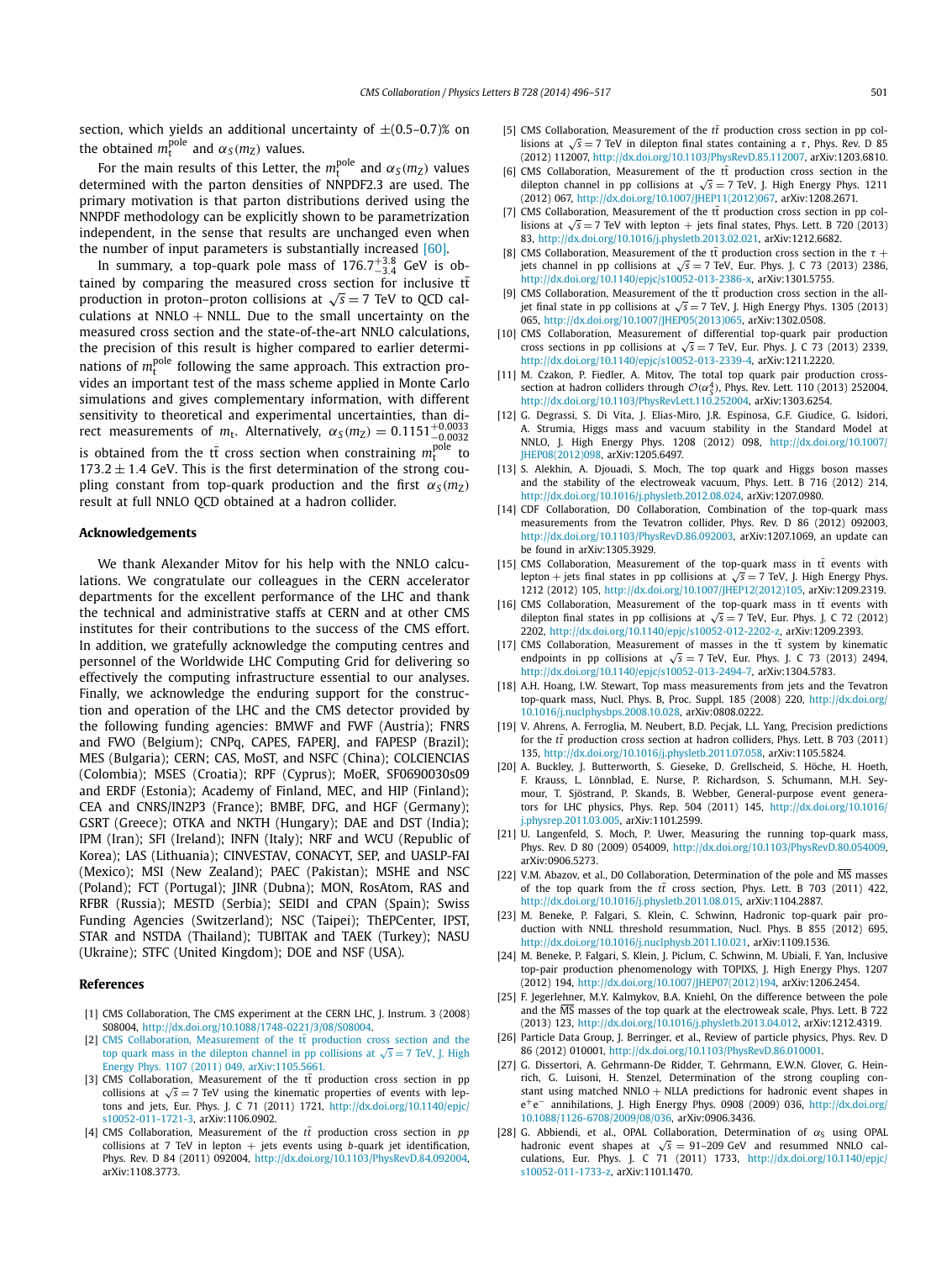- <span id="page-6-0"></span>[29] G. Dissertori, A. Gehrmann-DeRidder, T. Gehrmann, E.W.N. Glover, G. Heinrich, H. Stenzel, Precise determination of the strong coupling constant at NNLO in QCD from the three-jet rate in electron–positron annihilation at LEP, Phys. Rev. Lett. 104 (2010) 072002, <http://dx.doi.org/10.1103/PhysRevLett.104.072002>, arXiv:0910.4283.
- [30] R. Abbate, M. Fickinger, A.H. Hoang, V. Mateu, I.W. Stewart, Thrust at  $N^3LL$  with power corrections and a precision global fit for  $\alpha_S(m_Z)$ , Phys. Rev. D 83 (2011) 074021, [http://dx.doi.org/10.1103/PhysRevD.83.074021,](http://dx.doi.org/10.1103/PhysRevD.83.074021) arXiv:1006.3080.
- [31] V.M. Abazov, et al., D0 Collaboration, Measurement of angular correlations of jets at  $\sqrt{s}$  = 1.96 TeV and determination of the strong coupling at high momentum transfers, Phys. Lett. B 718 (2012) 56, [http://dx.doi.org/10.1016/](http://dx.doi.org/10.1016/j.physletb.2012.10.003) [j.physletb.2012.10.003](http://dx.doi.org/10.1016/j.physletb.2012.10.003), arXiv:1207.4957.
- [32] B. Malaescu, P. Starovoitov, Evaluation of the strong coupling constant *α<sup>s</sup>* using the ATLAS inclusive jet cross-section data, Eur. Phys. J. C 72 (2012) 2041, <http://dx.doi.org/10.1140/epjc/s10052-012-2041-y>, arXiv:1203.5416.
- [33] CMS Collaboration, Measurement of the ratio of the inclusive 3-jet cross section to the inclusive 2-jet cross section in pp collisions at  $\sqrt{s}$  = 7 TeV and first determination of the strong coupling constant in the TeV range, Eur. Phys. J. C (2013), <http://dx.doi.org/10.1140/epjc/s10052-013-2604-6>, arXiv:1304.7498.
- [34] V.M. Abazov, et al., D0 Collaboration, Determination of the strong coupling constant from the inclusive jet cross section in  $p\bar{p}$  collisions at  $\sqrt{s} = 1.96$  TeV, Phys. Rev. D 80 (2009) 111107, <http://dx.doi.org/10.1103/PhysRevD.80.111107>, arXiv:0911.2710.
- [35] [M. Czakon, M.L. Mangano, A. Mitov, J. Rojo, Constraints on the gluon PDF from](http://refhub.elsevier.com/S0370-2693(13)00984-2/bib437A616B6F6E3A32303133746861s1) [top quark pair production at hadron colliders, arXiv:1303.7215, 2013.](http://refhub.elsevier.com/S0370-2693(13)00984-2/bib437A616B6F6E3A32303133746861s1)
- [36] P. Bärnreuther, M. Czakon, A. Mitov, Percent-level-precision physics at the tevatron: next-to-next-to-leading order QCD corrections to  $q\bar{q} \rightarrow t\bar{t} + X$ , Phys. Rev. Lett. 109 (2012) 132001, <http://dx.doi.org/10.1103/PhysRevLett.109.132001>, arXiv:1204.5201.
- [37] M. Czakon, A. Mitov, NNLO corrections to top-pair production at hadron colliders: the all-fermionic scattering channels, J. High Energy Phys. 1212 (2012) 054, [http://dx.doi.org/10.1007/JHEP12\(2012\)054,](http://dx.doi.org/10.1007/JHEP12(2012)054) arXiv:1207.0236.
- [38] M. Czakon, A. Mitov, NNLO corrections to top pair production at hadron colliders: the quark–gluon reaction, J. High Energy Phys. 1301 (2013) 080, [http://dx.doi.org/10.1007/JHEP01\(2013\)080](http://dx.doi.org/10.1007/JHEP01(2013)080), arXiv:1210.6832.
- [39] M. [Czakon, A. Mitov, Top++: a program for the calculation of the top-pair cross](http://refhub.elsevier.com/S0370-2693(13)00984-2/bib437A616B6F6E3A323031317878s1)section [at hadron colliders, arXiv:1112.5675, 2011.](http://refhub.elsevier.com/S0370-2693(13)00984-2/bib437A616B6F6E3A323031317878s1)
- [40] M. Beneke, P. Falgari, C. Schwinn, Soft radiation in heavy-particle pair production: All-order colour structure and two-loop anomalous dimension, Nucl. Phys. B 828 (2010) 69, <http://dx.doi.org/10.1016/j.nuclphysb.2009.11.004>, arXiv:0907.1443.
- [41] M. Czakon, A. Mitov, G.F. Sterman, Threshold resummation for top-pair hadroproduction to next-to-next-to-leading log, Phys. Rev. D 80 (2009) 074017, <http://dx.doi.org/10.1103/PhysRevD.80.074017>, arXiv:0907.1790.
- [42] M. Cacciari, S. Frixione, M.L. Mangano, P. Nason, G. Ridolfi, Updated predictions for the total production cross sections of top and of heavier quark pairs at the Tevatron and at the LHC, J. High Energy Phys. 0809 (2008) 127, <http://dx.doi.org/10.1088/1126-6708/2008/09/127>, arXiv:0804.2800.
- [43] S. Alekhin, J. Blümlein, S. Moch, Parton distribution functions and benchmark cross sections at next-to-next-to-leading order, Phys. Rev. D 86 (2012) 054009, <http://dx.doi.org/10.1103/PhysRevD.86.054009>, arXiv:1202.2281.
- [44] J. [Gao, M. Guzzi, J. Huston, H.-L. Lai, Z. Li, P. Nadolsk, J. Pumplin, D. Stump, C.-P.](http://refhub.elsevier.com/S0370-2693(13)00984-2/bib47616F3A32303133786F61s1) Yuan, [The CT10 NNLO Global Analysis of QCD, arXiv:1302.6246, 2013.](http://refhub.elsevier.com/S0370-2693(13)00984-2/bib47616F3A32303133786F61s1)
- [45] H1 Collaboration, ZEUS Collaboration, HERA combined results proton structure: HERAPDF1.5 NNLO, [https://www.desy.de/h1zeus/combined\\_results/index.](https://www.desy.de/h1zeus/combined_results/index.php?do=proton_structure) [php?do=proton\\_structure,](https://www.desy.de/h1zeus/combined_results/index.php?do=proton_structure) h1prelim-11-042, ZEUS-prel-11-002.
- [46] A.D. Martin, W.J. Stirling, R.S. Thorne, G. Watt, Parton distributions for the LHC, Eur. Phys. J. C 63 (2009) 189, [http://dx.doi.org/10.1140/epjc/](http://dx.doi.org/10.1140/epjc/s10052-009-1072-5) [s10052-009-1072-5](http://dx.doi.org/10.1140/epjc/s10052-009-1072-5), arXiv:0901.0002.
- [47] A.D. Martin, W.J. Stirling, R.S. Thorne, G. Watt, Uncertainties on *α<sup>S</sup>* in global PDF analyses and implications for predicted hadronic cross sections, Eur. Phys. J. C 64 (2009) 653, <http://dx.doi.org/10.1140/epjc/s10052-009-1164-2>, arXiv:0905.3531.
- [48] R.D. Ball, V. Bertone, S. Carrazza, C.S. Deans, L.D. Debbio, S. Forte, A. Guffanti, N.P. Hartland, J.I. Latorre, J. Rojo, M. Ubiali, Parton distributions with LHC data, Nucl. Phys. B 867 (2013) 244, [http://dx.doi.org/10.1016/](http://dx.doi.org/10.1016/j.nuclphysb.2012.10.003) [j.nuclphysb.2012.10.003](http://dx.doi.org/10.1016/j.nuclphysb.2012.10.003), arXiv:1207.1303.
- [49] R.D. Ball, V. Bertone, L. Del Debbio, S. Forte, A. Guffanti, J.I. Latorre, S. Lionetti, J. Rojo, M. Ubiali, Precision NNLO determination of  $\alpha_s(M_Z)$  using an unbiased global parton set, Phys. Lett. B 707 (2012) 66, [http://dx.doi.org/](http://dx.doi.org/10.1016/j.physletb.2011.11.053) [10.1016/j.physletb.2011.11.053](http://dx.doi.org/10.1016/j.physletb.2011.11.053), arXiv:1110.2483.
- [50] J. Pumplin, A. Belyaev, J. Huston, D. Stump, W.-K. Tung, Parton distributions and the strong coupling: CTEQ6AB PDFs, J. High Energy Phys. 0602 (2006) 032, <http://dx.doi.org/10.1088/1126-6708/2006/02/032>, arXiv:hep-ph/0512167.
- [51] S. Alioli, P. Nason, C. Oleari, E. Re, A general framework for implementing NLO calculations in shower Monte Carlo programs: the POWHEG BOX, J. High Energy Phys. 1006 (2010) 043, [http://dx.doi.org/10.1007/JHEP06\(2010\)043](http://dx.doi.org/10.1007/JHEP06(2010)043), arXiv: 1002.2581.
- [52] S. Frixione, P. Nason, G. Ridolfi, A positive-weight next-to-leading-order Monte Carlo for heavy flavour hadroproduction, J. High Energy Phys. 0709 (2007) 126, <http://dx.doi.org/10.1088/1126-6708/2007/09/126>, arXiv:0707.3088.
- [53] T. Sjöstrand, S. Mrenna, P.Z. Skands, PYTHIA 6.4 physics and manual, J. High Energy Phys. 0605 (2006) 026, <http://dx.doi.org/10.1088/1126-6708/2006/05/026>, arXiv:hep-ph/0603175.
- [54] J.M. [Campbell, R.K. Ellis, Top-quark processes at NLO in production and decay,](http://refhub.elsevier.com/S0370-2693(13)00984-2/bib43616D7062656C6C3A323031327566s1) [arXiv:1204.1513, 2012.](http://refhub.elsevier.com/S0370-2693(13)00984-2/bib43616D7062656C6C3A323031327566s1)
- [55] O. Eberhardt, G. Herbert, H. Lacker, A. Lenz, A. Menzel, U. Nierste, M. Wiebusch, Impact of a Higgs boson at a mass of 126 GeV on the standard model with three and four fermion generations, Phys. Rev. Lett. 109 (2012) 241802, <http://dx.doi.org/10.1103/PhysRevLett.109.241802>, arXiv:1209.1101.
- [56] M. Baak, M. Goebel, J. Haller, A. Hoecker, D. Kennedy, R. Kogler, K. Mönig, M. Schott, J. Stelzer, The electroweak fit of the standard model after the discovery of a new boson at the LHC, Eur. Phys. J. C 72 (2012) 2205, [http://dx.doi.org/](http://dx.doi.org/10.1140/epjc/s10052-012-2205-9) [10.1140/epjc/s10052-012-2205-9,](http://dx.doi.org/10.1140/epjc/s10052-012-2205-9) arXiv:1209.2716.
- [57] ATLAS Collaboration, Observation of a new particle in the search for the Standard Model Higgs boson with the ATLAS detector at the LHC, Phys. Lett. B 716 (2012) 1, <http://dx.doi.org/10.1016/j.physletb.2012.08.020>, arXiv:1207.7214.
- [58] CMS Collaboration, Observation of a new boson at a mass of 125 GeV with the CMS experiment at the LHC, Phys. Lett. B 716 (2012) 30, [http://dx.doi.org/](http://dx.doi.org/10.1016/j.physletb.2012.08.021) [10.1016/j.physletb.2012.08.021,](http://dx.doi.org/10.1016/j.physletb.2012.08.021) arXiv:1207.7235.
- [59] J. Wenninger, Energy calibration of the LHC beams at 4 TeV, Accelerators & Technology Sector Reports, CERN-ATS-2013-040, CERN, 2013, [http://](http://cdsweb.cern.ch/record/1546734) [cdsweb.cern.ch/record/1546734](http://cdsweb.cern.ch/record/1546734).
- [60] R.D. Ball, L.D. Debbio, S. Forte, A. Guffanti, J.I. Latorre, A. Piccione, J. Rojo, M. Ubialia, A determination of parton distributions with faithful uncertainty estimation, Nucl. Phys. B 809 (2009) 1, [http://dx.doi.org/10.1016/](http://dx.doi.org/10.1016/j.nuclphysb.2008.09.037) [j.nuclphysb.2008.09.037,](http://dx.doi.org/10.1016/j.nuclphysb.2008.09.037) arXiv:0808.1231.

#### **CMS Collaboration**

S. Chatrchyan, V. Khachatryan, A.M. Sirunyan, A. Tumasyan

*Yerevan Physics Institute, Yerevan, Armenia*

W. Adam, T. Bergauer, M. Dragicevic, J. Erö, C. Fabjan<sup>[1](#page-20-0)</sup>, M. Friedl, R. Frühwirth<sup>1</sup>, V.M. Ghete, N. Hörmann, J. Hrubec, M. Jeitler<sup>1</sup>, W. Kiesenhofer, V. Knünz, M. Krammer<sup>1</sup>, I. Krätschmer, D. Liko, I. Mikulec, D. Rabady<sup>2</sup>, B. Rahbaran, C. Rohringer, H. Rohringer, R. Schöfbeck, J. Strauss, A. Taurok, W. Treberer-Treberspurg, W. Waltenberger, C.-E. Wulz<sup>[1](#page-20-0)</sup>

*Institut für Hochenergiephysik der OeAW, Wien, Austria*

V. Mossolov, N. Shumeiko, J. Suarez Gonzalez

*National Centre for Particle and High Energy Physics, Minsk, Belarus*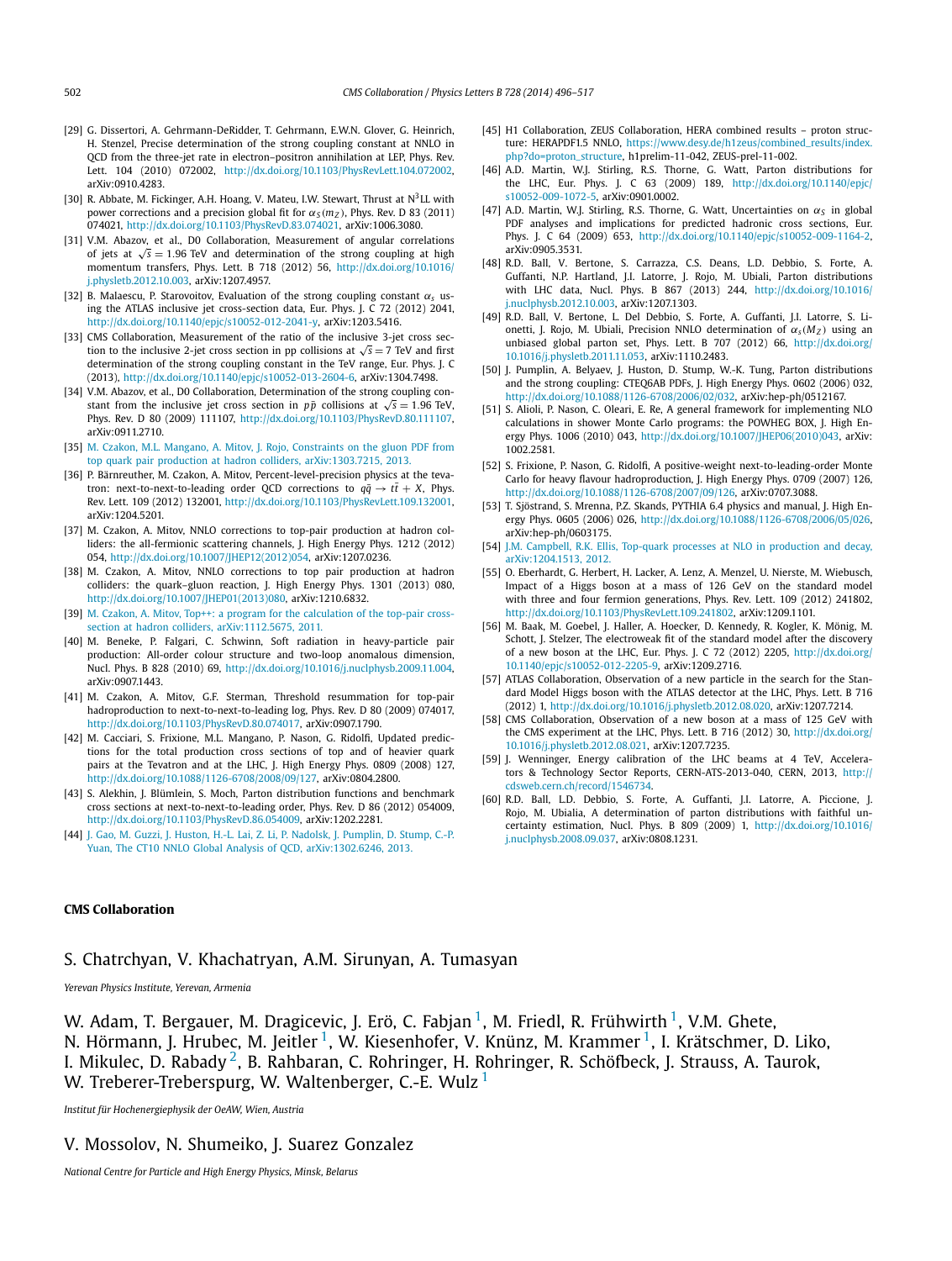S. Alderweireldt, M. Bansal, S. Bansal, T. Cornelis, E.A. De Wolf, X. Janssen, A. Knutsson, S. Luyckx, L. Mucibello, S. Ochesanu, B. Roland, R. Rougny, Z. Staykova, H. Van Haevermaet, P. Van Mechelen, N. Van Remortel, A. Van Spilbeeck

*Universiteit Antwerpen, Antwerpen, Belgium*

F. Blekman, S. Blyweert, J. D'Hondt, A. Kalogeropoulos, J. Keaveney, M. Maes, A. Olbrechts, S. Tavernier, W. Van Doninck, P. Van Mulders, G.P. Van Onsem, I. Villella

*Vrije Universiteit Brussel, Brussel, Belgium*

B. Clerbaux, G. De Lentdecker, L. Favart, A.P.R. Gay, T. Hreus, A. Léonard, P.E. Marage, A. Mohammadi, L. Perniè, T. Reis, T. Seva, L. Thomas, C. Vander Velde, P. Vanlaer, J. Wang

*Université Libre de Bruxelles, Bruxelles, Belgium*

V. Adler, K. Beernaert, L. Benucci, A. Cimmino, S. Costantini, S. Dildick, G. Garcia, B. Klein, J. Lellouch, A. Marinov, J. Mccartin, A.A. Ocampo Rios, D. Ryckbosch, M. Sigamani, N. Strobbe, F. Thyssen, M. Tytgat, S. Walsh, E. Yazgan, N. Zaganidis

*Ghent University, Ghent, Belgium*

S. Basegmez, C. Beluffi<sup>3</sup>, G. Bruno, R. Castello, A. Caudron, L. Ceard, C. Delaere, T. du Pree, D. Favart, L. Forthomme, A. Giammanco<sup>4</sup>, J. Hollar, P. Jez, V. Lemaitre, J. Liao, O. Militaru, C. Nuttens, D. Pagano, A. Pin, K. Piotrzkowski, A. Popov [5,](#page-20-0) M. Selvaggi, J.M. Vizan Garcia

*Université Catholique de Louvain, Louvain-la-Neuve, Belgium*

#### N. Beliy, T. Caebergs, E. Daubie, G.H. Hammad

*Université de Mons, Mons, Belgium*

#### G.A. Alves, M. Correa Martins Junior, T. Martins, M.E. Pol, M.H.G. Souza

*Centro Brasileiro de Pesquisas Fisicas, Rio de Janeiro, Brazil*

W.L. Aldá Júnior, W. Carvalho, J. Chinellato<sup>6</sup>, A. Custódio, E.M. Da Costa, D. De Jesus Damiao, C. De Oliveira Martins, S. Fonseca De Souza, H. Malbouisson, M. Malek, D. Matos Figueiredo, L. Mundim, H. Nogima, W.L. Prado Da Silva, A. Santoro, A. Sznajder, E.J. Tonelli Manganote<sup>6</sup>, A. Vilela Pereira

*Universidade do Estado do Rio de Janeiro, Rio de Janeiro, Brazil*

C.A. Bernardes <sup>b</sup>, F.A. Dias <sup>a, [7](#page-20-0)</sup>, T.R. Fernandez Perez Tomei<sup>a</sup>, E.M. Gregores <sup>b</sup>. C. Lagana<sup>a</sup>. P.G. Mercadante <sup>b</sup>, S.F. Novaes <sup>a</sup>, Sandra S. Padula <sup>a</sup>

<sup>a</sup> *Universidade Estadual Paulista, São Paulo, Brazil* <sup>b</sup> *Universidade Federal do ABC, São Paulo, Brazil*

# V. Genchev [2,](#page-20-0) P. Iaydjiev [2,](#page-20-0) S. Piperov, M. Rodozov, G. Sultanov, M. Vutova

*Institute for Nuclear Research and Nuclear Energy, Sofia, Bulgaria*

A. Dimitrov, R. Hadjiiska, V. Kozhuharov, L. Litov, B. Pavlov, P. Petkov

*University of Sofia, Sofia, Bulgaria*

J.G. Bian, G.M. Chen, H.S. Chen, C.H. Jiang, D. Liang, S. Liang, X. Meng, J. Tao, J. Wang, X. Wang, Z. Wang, H. Xiao, M. Xu

*Institute of High Energy Physics, Beijing, China*

C. Asawatangtrakuldee, Y. Ban, Y. Guo, Q. Li, W. Li, S. Liu, Y. Mao, S.J. Qian, D. Wang, L. Zhang, W. Zou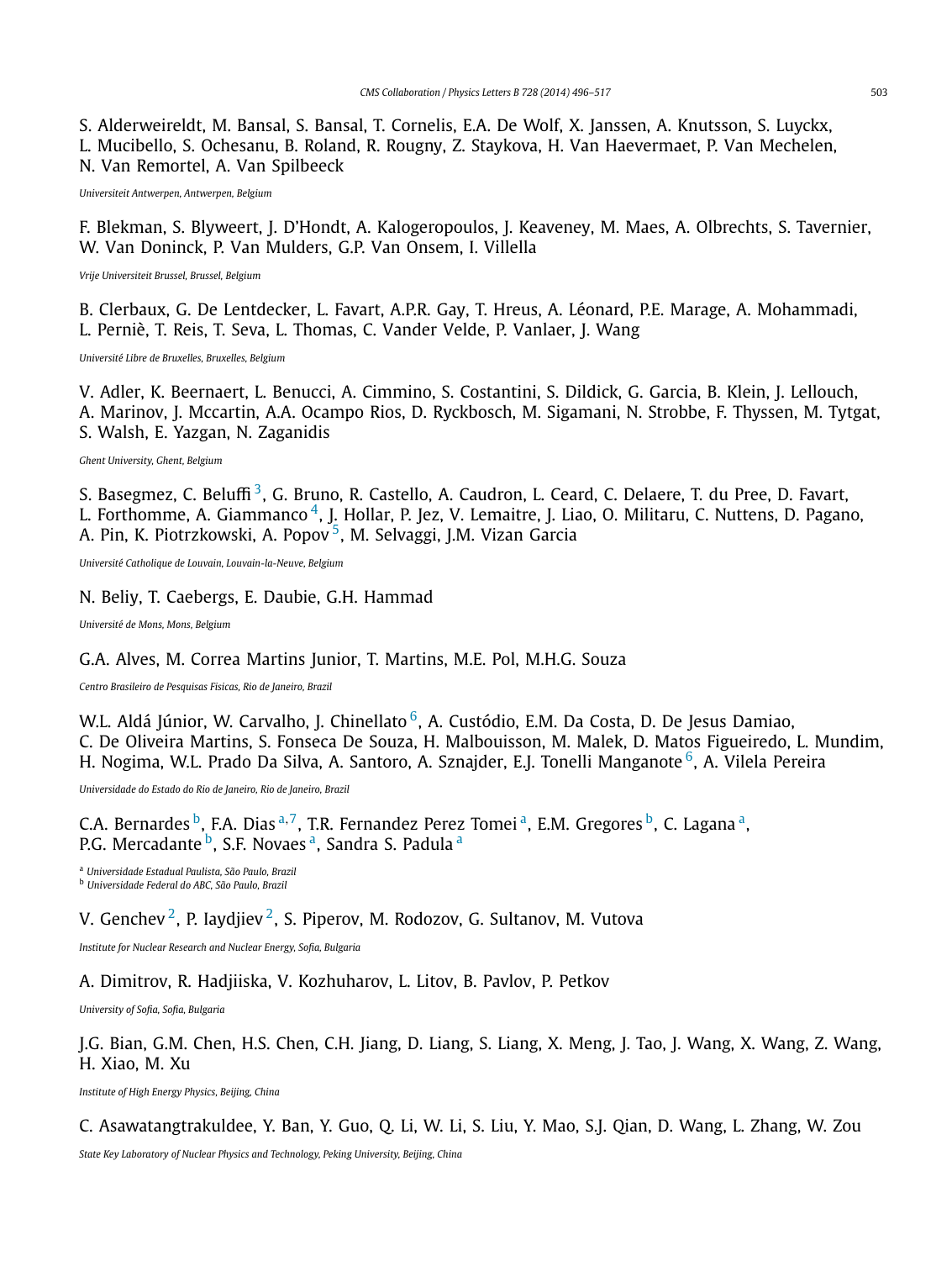# C. Avila, C.A. Carrillo Montoya, L.F. Chaparro Sierra, J.P. Gomez, B. Gomez Moreno, J.C. Sanabria

*Universidad de Los Andes, Bogota, Colombia*

### N. Godinovic, D. Lelas, R. Plestina <sup>8</sup>, D. Polic, I. Puljak

*Technical University of Split, Split, Croatia*

#### Z. Antunovic, M. Kovac

*University of Split, Split, Croatia*

### V. Brigljevic, S. Duric, K. Kadija, J. Luetic, D. Mekterovic, S. Morovic, L. Tikvica

*Institute Rudjer Boskovic, Zagreb, Croatia*

#### A. Attikis, G. Mavromanolakis, J. Mousa, C. Nicolaou, F. Ptochos, P.A. Razis

*University of Cyprus, Nicosia, Cyprus*

#### M. Finger, M. Finger Jr.

*Charles University, Prague, Czech Republic*

# A.A. Abdelalim [9,](#page-20-0) Y. Assran [10,](#page-20-0) S. Elgammal [9,](#page-20-0) A. Ellithi Kamel [11](#page-20-0), M.A. Mahmoud [12](#page-20-0), A. Radi [13](#page-20-0)*,*[14](#page-20-0)

*Academy of Scientific Research and Technology of the Arab Republic of Egypt, Egyptian Network of High Energy Physics, Cairo, Egypt*

#### M. Kadastik, M. Müntel, M. Murumaa, M. Raidal, L. Rebane, A. Tiko

*National Institute of Chemical Physics and Biophysics, Tallinn, Estonia*

### P. Eerola, G. Fedi, M. Voutilainen

*Department of Physics, University of Helsinki, Helsinki, Finland*

J. Härkönen, V. Karimäki, R. Kinnunen, M.J. Kortelainen, T. Lampén, K. Lassila-Perini, S. Lehti, T. Lindén, P. Luukka, T. Mäenpää, T. Peltola, E. Tuominen, J. Tuominiemi, E. Tuovinen, L. Wendland

*Helsinki Institute of Physics, Helsinki, Finland*

T. Tuuva

*Lappeenranta University of Technology, Lappeenranta, Finland*

M. Besancon, F. Couderc, M. Dejardin, D. Denegri, B. Fabbro, J.L. Faure, F. Ferri, S. Ganjour, A. Givernaud, P. Gras, G. Hamel de Monchenault, P. Jarry, E. Locci, J. Malcles, L. Millischer, A. Nayak, J. Rander, A. Rosowsky, M. Titov

*DSM/IRFU, CEA/Saclay, Gif-sur-Yvette, France*

S. Baffioni, F. Beaudette, L. Benhabib, M. Bluj <sup>15</sup>, P. Busson, C. Charlot, N. Daci, T. Dahms, M. Dalchenko, L. Dobrzynski, A. Florent, R. Granier de Cassagnac, M. Haguenauer, P. Miné, C. Mironov, I.N. Naranjo, M. Nguyen, C. Ochando, P. Paganini, D. Sabes, R. Salerno, Y. Sirois, C. Veelken, A. Zabi

*Laboratoire Leprince-Ringuet, Ecole Polytechnique, IN2P3-CNRS, Palaiseau, France*

J.-L. Agram <sup>[16](#page-20-0)</sup>, J. Andrea, D. Bloch, J.-M. Brom, E.C. Chabert, C. Collard, E. Conte <sup>16</sup>, F. Drouhin <sup>16</sup>, J.-C. Fontaine [16,](#page-20-0) D. Gelé, U. Goerlach, C. Goetzmann, P. Juillot, A.-C. Le Bihan, P. Van Hove

*Institut Pluridisciplinaire Hubert Curien, Université de Strasbourg, Université de Haute Alsace Mulhouse, CNRS/IN2P3, Strasbourg, France*

### S. Gadrat

*Centre de Calcul de l'Institut National de Physique Nucleaire et de Physique des Particules, CNRS/IN2P3, Villeurbanne, France*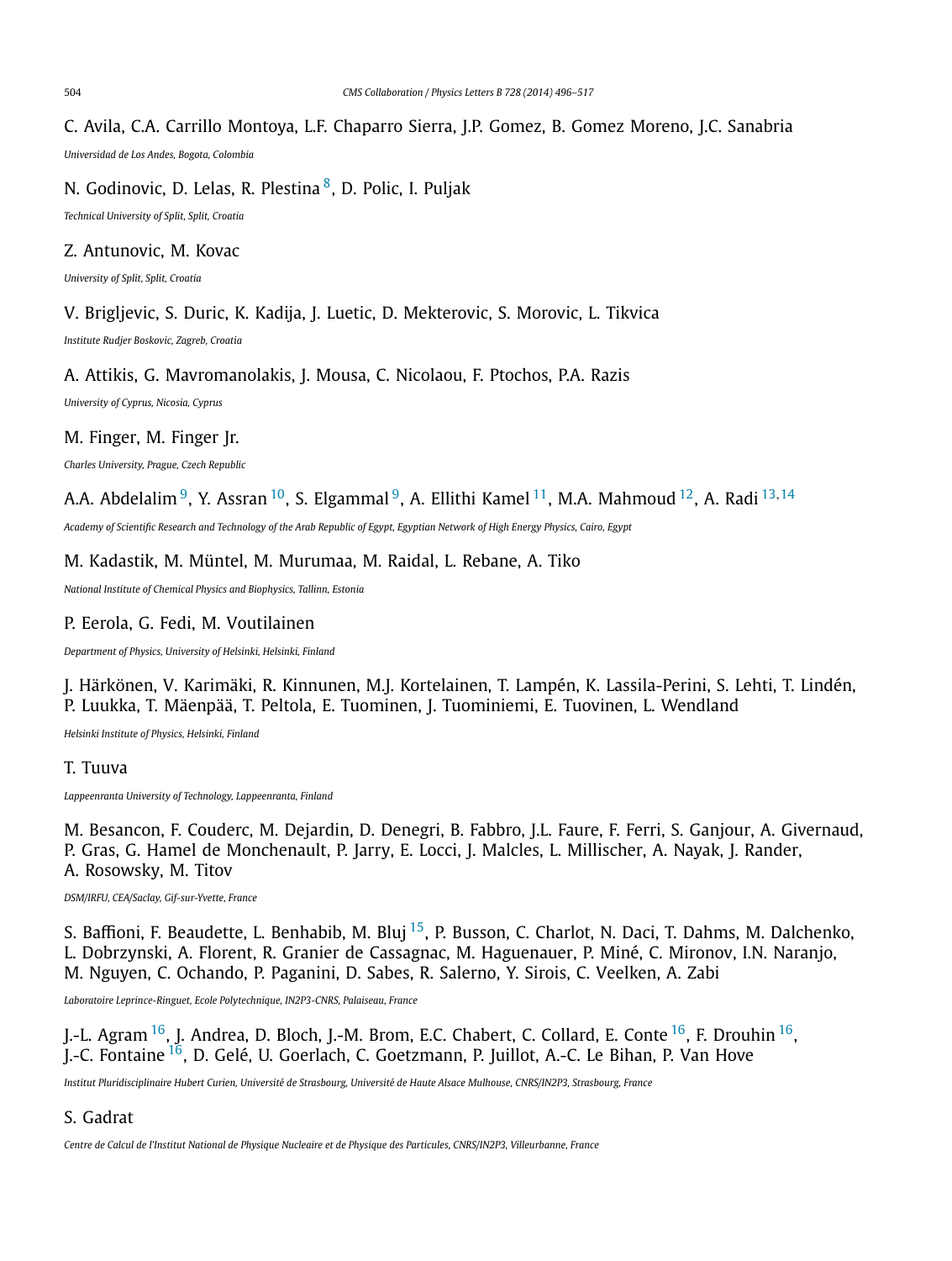S. Beauceron, N. Beaupere, G. Boudoul, S. Brochet, J. Chasserat, R. Chierici, D. Contardo, P. Depasse, H. El Mamouni, J. Fay, S. Gascon, M. Gouzevitch, B. Ille, T. Kurca, M. Lethuillier, L. Mirabito, S. Perries, L. Sgandurra, V. Sordini, Y. Tschudi, M. Vander Donckt, P. Verdier, S. Viret

*Université de Lyon, Université Claude Bernard Lyon 1, CNRS-IN2P3, Institut de Physique Nucléaire de Lyon, Villeurbanne, France*

### Z. Tsamalaidze [17](#page-20-0)

*Institute of High Energy Physics and Informatization, Tbilisi State University, Tbilisi, Georgia*

C. Autermann, S. Beranek, B. Calpas, M. Edelhoff, L. Feld, N. Heracleous, O. Hindrichs, K. Klein, A. Ostapchuk, A. Perieanu, F. Raupach, J. Sammet, S. Schael, D. Sprenger, H. Weber, B. Wittmer, V. Zhukov<sup>[5](#page-20-0)</sup>

*RWTH Aachen University, I. Physikalisches Institut, Aachen, Germany*

M. Ata, J. Caudron, E. Dietz-Laursonn, D. Duchardt, M. Erdmann, R. Fischer, A. Güth, T. Hebbeker, C. Heidemann, K. Hoepfner, D. Klingebiel, P. Kreuzer, M. Merschmeyer, A. Meyer, M. Olschewski, K. Padeken, P. Papacz, H. Pieta, H. Reithler, S.A. Schmitz, L. Sonnenschein, J. Steggemann, D. Teyssier, S. Thüer, M. Weber

*RWTH Aachen University, III. Physikalisches Institut A, Aachen, Germany*

V. Cherepanov, Y. Erdogan, G. Flügge, H. Geenen, M. Geisler, W. Haj Ahmad, F. Hoehle, B. Kargoll, T. Kress, Y. Kuessel, J. Lingemann<sup>2</sup>, A. Nowack, I.M. Nugent, L. Perchalla, O. Pooth, A. Stahl

*RWTH Aachen University, III. Physikalisches Institut B, Aachen, Germany*

M. Aldaya Martin, I. Asin, N. Bartosik, J. Behr, W. Behrenhoff, U. Behrens, M. Bergholz <sup>18</sup>, A. Bethani, K. Borras, A. Burgmeier, A. Cakir, L. Calligaris, A. Campbell, S. Choudhury, F. Costanza, C. Diez Pardos, S. Dooling, T. Dorland, G. Eckerlin, D. Eckstein, G. Flucke, A. Geiser, I. Glushkov, P. Gunnellini, S. Habib, J. Hauk, G. Hellwig, D. Horton, H. Jung, M. Kasemann, P. Katsas, C. Kleinwort, H. Kluge, M. Krämer, D. Krücker, E. Kuznetsova, W. Lange, J. Leonard, K. Lipka, W. Lohmann <sup>18</sup>, B. Lutz, R. Mankel, I. Marfin, I.-A. Melzer-Pellmann, A.B. Meyer, J. Mnich, A. Mussgiller, S. Naumann-Emme, O. Novgorodova, F. Nowak, J. Olzem, H. Perrey, A. Petrukhin, D. Pitzl, R. Placakyte, A. Raspereza, P.M. Ribeiro Cipriano, C. Riedl, E. Ron, M.Ö. Sahin, J. Salfeld-Nebgen, R. Schmidt [18,](#page-20-0) T. Schoerner-Sadenius, N. Sen, M. Stein, R. Walsh, C. Wissing

*Deutsches Elektronen-Synchrotron, Hamburg, Germany*

V. Blobel, H. Enderle, J. Erfle, E. Garutti, U. Gebbert, M. Görner, M. Gosselink, J. Haller, K. Heine, R.S. Höing, G. Kaussen, H. Kirschenmann, R. Klanner, R. Kogler, J. Lange, I. Marchesini, T. Peiffer, N. Pietsch, D. Rathjens, C. Sander, H. Schettler, P. Schleper, E. Schlieckau, A. Schmidt, M. Schröder, T. Schum, M. Seidel, J. Sibille <sup>19</sup>, V. Sola, H. Stadie, G. Steinbrück, J. Thomsen, D. Troendle, E. Usai, L. Vanelderen

*University of Hamburg, Hamburg, Germany*

C. Barth, C. Baus, J. Berger, C. Böser, E. Butz, T. Chwalek, W. De Boer, A. Descroix, A. Dierlamm, M. Feindt, M. Guthoff<sup>2</sup>, F. Hartmann<sup>2</sup>, T. Hauth<sup>2</sup>, H. Held, K.H. Hoffmann, U. Husemann, I. Katkov<sup>5</sup>, J.R. Komaragiri, A. Kornmayer [2,](#page-20-0) P. Lobelle Pardo, D. Martschei, Th. Müller, M. Niegel, A. Nürnberg, O. Oberst, J. Ott, G. Quast, K. Rabbertz, F. Ratnikov, S. Röcker, F.-P. Schilling, G. Schott, H.J. Simonis, F.M. Stober, R. Ulrich, J. Wagner-Kuhr, S. Wayand, T. Weiler, M. Zeise

*Institut für Experimentelle Kernphysik, Karlsruhe, Germany*

G. Anagnostou, G. Daskalakis, T. Geralis, S. Kesisoglou, A. Kyriakis, D. Loukas, A. Markou, C. Markou, E. Ntomari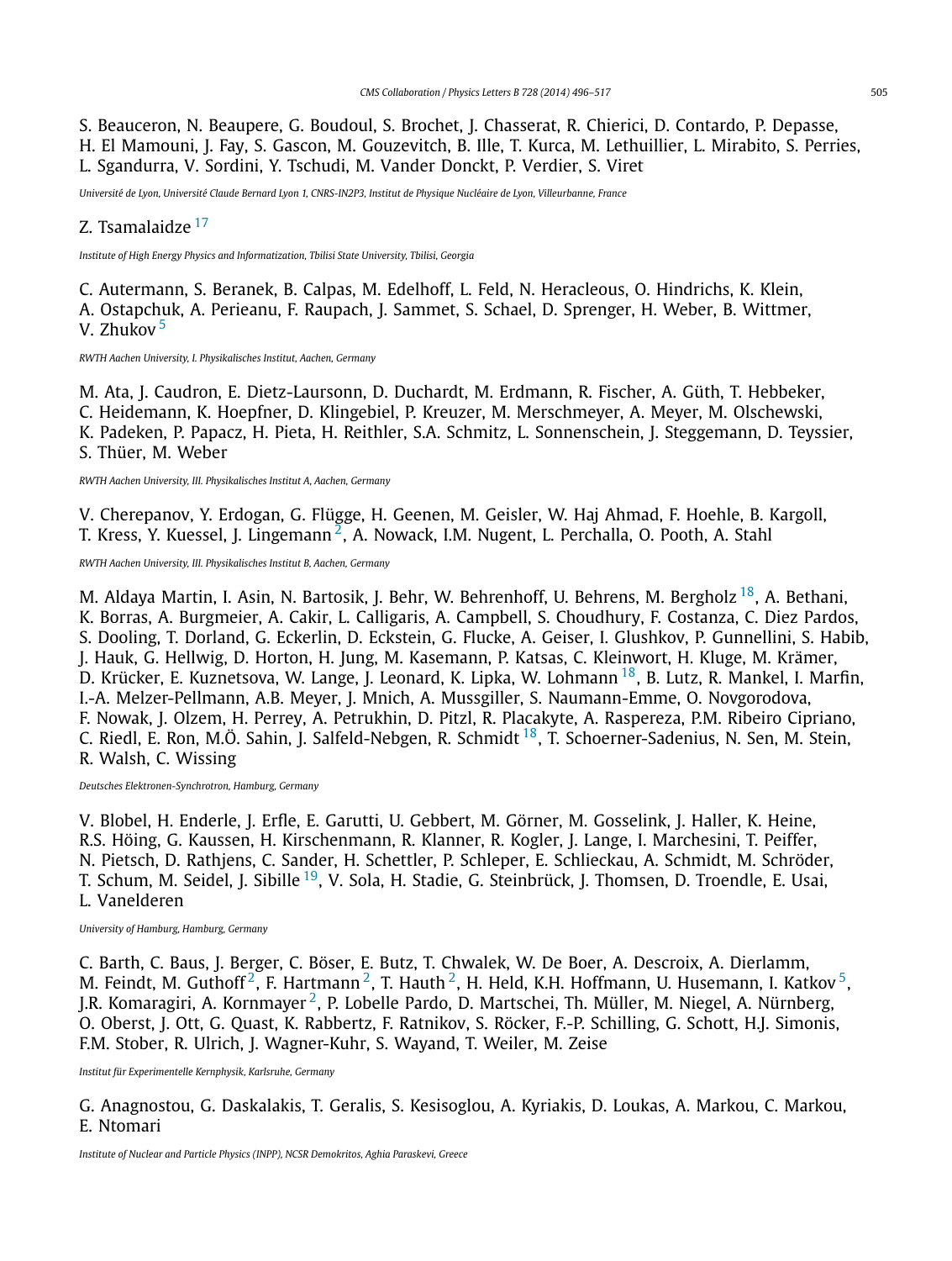### L. Gouskos, A. Panagiotou, N. Saoulidou, E. Stiliaris

*University of Athens, Athens, Greece*

X. Aslanoglou, I. Evangelou, G. Flouris, C. Foudas, P. Kokkas, N. Manthos, I. Papadopoulos, E. Paradas *University of Ioánnina, Ioánnina, Greece*

# G. Bencze, C. Hajdu, P. Hidas, D. Horvath  $20$ , F. Sikler, V. Veszpremi, G. Vesztergombi  $21$ , A.J. Zsigmond

*KFKI Research Institute for Particle and Nuclear Physics, Budapest, Hungary*

N. Beni, S. Czellar, J. Molnar, J. Palinkas, Z. Szillasi

*Institute of Nuclear Research ATOMKI, Debrecen, Hungary*

J. Karancsi, P. Raics, Z.L. Trocsanyi, B. Ujvari

*University of Debrecen, Debrecen, Hungary*

### S.K. Swain [22](#page-20-0)

*National Institute of Science Education and Research, Bhubaneswar, India*

S.B. Beri, V. Bhatnagar, N. Dhingra, R. Gupta, M. Kaur, M.Z. Mehta, M. Mittal, N. Nishu, L.K. Saini, A. Sharma, J.B. Singh

*Panjab University, Chandigarh, India*

Ashok Kumar, Arun Kumar, S. Ahuja, A. Bhardwaj, B.C. Choudhary, S. Malhotra, M. Naimuddin, K. Ranjan, P. Saxena, V. Sharma, R.K. Shivpuri

*University of Delhi, Delhi, India*

S. Banerjee, S. Bhattacharya, K. Chatterjee, S. Dutta, B. Gomber, Sa. Jain, Sh. Jain, R. Khurana, A. Modak, S. Mukherjee, D. Roy, S. Sarkar, M. Sharan

*Saha Institute of Nuclear Physics, Kolkata, India*

A. Abdulsalam, D. Dutta, S. Kailas, V. Kumar, A.K. Mohanty [2,](#page-20-0) L.M. Pant, P. Shukla, A. Topkar

*Bhabha Atomic Research Centre, Mumbai, India*

T. Aziz, R.M. Chatterjee, S. Ganguly, S. Ghosh, M. Guchait<sup>[23](#page-20-0)</sup>, A. Gurtu<sup>[24](#page-20-0)</sup>, G. Kole, S. Kumar, M. Maity<sup>25</sup>, G. Majumder, K. Mazumdar, G.B. Mohanty, B. Parida, K. Sudhakar, N. Wickramage [26](#page-20-0)

*Tata Institute of Fundamental Research – EHEP, Mumbai, India*

#### S. Banerjee, S. Dugad

*Tata Institute of Fundamental Research – HECR, Mumbai, India*

H. Arfaei, H. Bakhshiansohi, S.M. Etesami [27,](#page-20-0) A. Fahim [28](#page-20-0), A. Jafari, M. Khakzad, M. Mohammadi Najafabadi, S. Paktinat Mehdiabadi, B. Safarzadeh [29,](#page-20-0) M. Zeinali

*Institute for Research in Fundamental Sciences (IPM), Tehran, Iran*

#### M. Grunewald

*University College Dublin, Dublin, Ireland*

M. Abbrescia [a](#page-11-0)*,*[b,](#page-11-0) L. Barbone [a](#page-11-0)*,*[b,](#page-11-0) C. Calabria [a](#page-11-0)*,*[b,](#page-11-0) S.S. Chhibra [a](#page-11-0)*,*[b](#page-11-0), A. Colaleo [a,](#page-11-0) D. Creanza [a](#page-11-0)*,*[c,](#page-11-0) N. De Filippis [a](#page-11-0)*,*[c,](#page-11-0) M. De Palma [a](#page-11-0)*,*[b,](#page-11-0) L. Fiore [a,](#page-11-0) G. Iaselli [a](#page-11-0)*,*[c,](#page-11-0) G. Maggi [a](#page-11-0)*,*[c,](#page-11-0) M. Maggi [a,](#page-11-0) B. Marangelli [a](#page-11-0)*,*[b,](#page-11-0) S. My [a](#page-11-0)*,*[c,](#page-11-0) S. Nuzzo [a](#page-11-0)*,*[b,](#page-11-0) N. Pacifico [a,](#page-11-0) A. Pompili [a](#page-11-0)*,*[b](#page-11-0), G. Pugliese [a](#page-11-0)*,*[c,](#page-11-0) G. Selvaggi [a](#page-11-0)*,*[b,](#page-11-0) L. Silvestris [a,](#page-11-0) G. Singh [a](#page-11-0)*,*[b,](#page-11-0)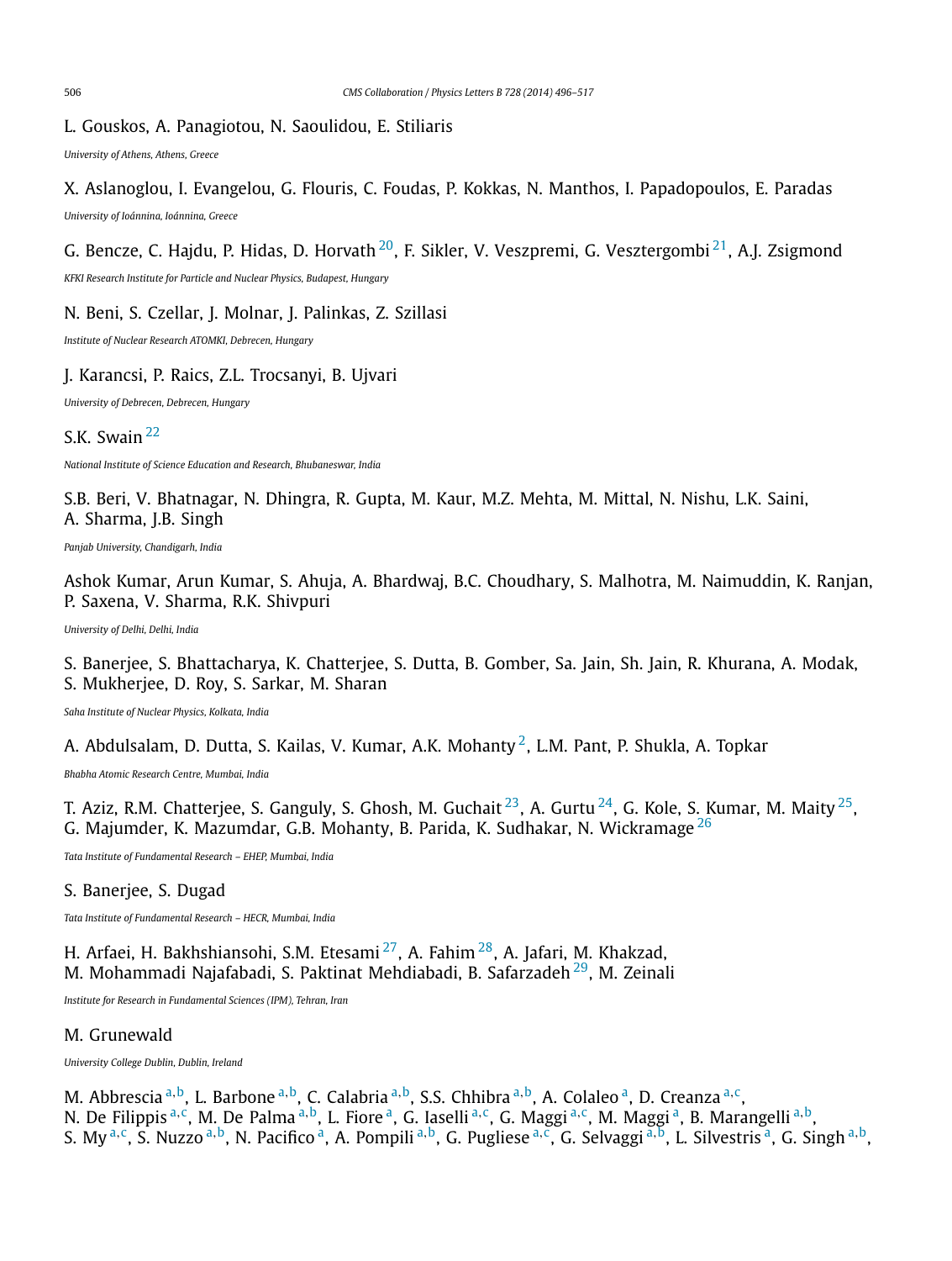# <span id="page-11-0"></span>R. Venditti a, b, P. Verwilligen a, G. Zito a

<sup>a</sup> *INFN Sezione di Bari, Bari, Italy* <sup>b</sup> *Università di Bari, Bari, Italy* <sup>c</sup> *Politecnico di Bari, Bari, Italy*

G. Abbiendi a, A.C. Benvenuti a, D. Bonacorsi <sup>a</sup>*,*b, S. Braibant-Giacomelli <sup>a</sup>*,*b, L. Brigliadori <sup>a</sup>*,*b, R. Campanini <sup>a</sup>*,*b, P. Capiluppi <sup>a</sup>*,*b, A. Castro <sup>a</sup>*,*b, F.R. Cavallo a, G. Codispoti <sup>a</sup>*,*b, M. Cuffiani <sup>a</sup>*,*b, G.M. Dallavalle <sup>a</sup>, F. Fabbri <sup>a</sup>, A. Fanfani <sup>a,b</sup>, D. Fasanella <sup>a,b</sup>, P. Giacomelli <sup>a</sup>, C. Grandi <sup>a</sup>, L. Guiducci <sup>a,b</sup>, S. Marcellini <sup>a</sup>, G. Masetti <sup>a</sup>, M. Meneghelli <sup>a,b</sup>, A. Montanari <sup>a</sup>, F.L. Navarria <sup>a,b</sup>, F. Odorici <sup>a</sup>, A. Perrotta <sup>a</sup>, F. Primavera <sup>a</sup>*,*b, A.M. Rossi <sup>a</sup>*,*b, T. Rovelli <sup>a</sup>*,*b, G.P. Siroli <sup>a</sup>*,*b, N. Tosi <sup>a</sup>*,*b, R. Travaglini <sup>a</sup>*,*<sup>b</sup>

<sup>a</sup> *INFN Sezione di Bologna, Bologna, Italy* <sup>b</sup> *Università di Bologna, Bologna, Italy*

S. Albergo <sup>a</sup>*,*b, M. Chiorboli <sup>a</sup>*,*b, S. Costa <sup>a</sup>*,*b, F. Giordano <sup>a</sup>*,*[2,](#page-20-0) R. Potenza <sup>a</sup>*,*b, A. Tricomi <sup>a</sup>*,*b, C. Tuve <sup>a</sup>*,*<sup>b</sup>

<sup>a</sup> *INFN Sezione di Catania, Catania, Italy* <sup>b</sup> *Università di Catania, Catania, Italy*

G. Barbagli a, V. Ciulli <sup>a</sup>*,*b, C. Civinini a, R. D'Alessandro <sup>a</sup>*,*b, E. Focardi <sup>a</sup>*,*b, S. Frosali <sup>a</sup>*,*b, E. Gallo a, S. Gonzi <sup>a</sup>*,*b, V. Gori <sup>a</sup>*,*b, P. Lenzi <sup>a</sup>*,*b, M. Meschini a, S. Paoletti a, G. Sguazzoni a, A. Tropiano <sup>a</sup>*,*<sup>b</sup>

<sup>a</sup> *INFN Sezione di Firenze, Firenze, Italy*

<sup>b</sup> *Università di Firenze, Firenze, Italy*

#### L. Benussi, S. Bianco, F. Fabbri, D. Piccolo

*INFN Laboratori Nazionali di Frascati, Frascati, Italy*

#### P. Fabbricatore a, R. Musenich a, S. Tosi <sup>a</sup>*,*<sup>b</sup>

<sup>a</sup> *INFN Sezione di Genova, Genova, Italy*

<sup>b</sup> *Università di Genova, Genova, Italy*

A. Benaglia a, F. De Guio <sup>a</sup>*,*b, M.E. Dinardo, S. Fiorendi <sup>a</sup>*,*b, S. Gennai a, A. Ghezzi <sup>a</sup>*,*b, P. Govoni, M.T. Lucchini [2,](#page-20-0) S. Malvezzi a, R.A. Manzoni <sup>a</sup>*,*b*,*[2,](#page-20-0) A. Martelli <sup>a</sup>*,*b*,*[2,](#page-20-0) D. Menasce a, L. Moroni a, M. Paganoni <sup>a</sup>*,*b, D. Pedrini a, S. Ragazzi <sup>a</sup>*,*b, N. Redaelli a, T. Tabarelli de Fatis <sup>a</sup>*,*<sup>b</sup>

<sup>a</sup> *INFN Sezione di Milano-Bicocca, Milano, Italy* <sup>b</sup> *Università di Milano-Bicocca, Milano, Italy*

S. Buontempo a, N. Cavallo <sup>a</sup>*,*c, A. De Cosa <sup>a</sup>*,*b, F. Fabozzi <sup>a</sup>*,*c, A.O.M. Iorio <sup>a</sup>*,*b, L. Lista a, S. Meola <sup>a</sup>*,*d*,*[2,](#page-20-0) M. Merola<sup>a</sup>, P. Paolucci<sup>a, [2](#page-20-0)</sup>

<sup>a</sup> *INFN Sezione di Napoli, Napoli, Italy*

<sup>b</sup> *Università di Napoli 'Federico II', Napoli, Italy*

<sup>c</sup> *Università della Basilicata (Potenza), Napoli, Italy*

<sup>d</sup> *Università G. Marconi (Roma), Napoli, Italy*

P. Azzi<sup>a</sup>, N. Bacchetta<sup>a</sup>, M. Bellato<sup>a</sup>, M. Biasotto<sup>a, 30</sup>, D. Bisello<sup>a,b</sup>, A. Branca<sup>a,b</sup>, R. Carlin<sup>a,b</sup>, P. Checchia<sup>a</sup>, T. Dorigo a, F. Fanzago a, M. Galanti <sup>a</sup>*,*b*,*[2,](#page-20-0) F. Gasparini <sup>a</sup>*,*b, U. Gasparini <sup>a</sup>*,*b, P. Giubilato <sup>a</sup>*,*b, A. Gozzelino a, K. Kanishchev <sup>a</sup>*,*c, S. Lacaprara a, I. Lazzizzera <sup>a</sup>*,*c, M. Margoni <sup>a</sup>*,*b, A.T. Meneguzzo <sup>a</sup>*,*b, J. Pazzini <sup>a</sup>*,*b, N. Pozzobon <sup>a</sup>*,*b, P. Ronchese <sup>a</sup>*,*b, F. Simonetto <sup>a</sup>*,*b, E. Torassa a, M. Tosi <sup>a</sup>*,*b, A. Triossi a, S. Ventura a, P. Zotto <sup>a</sup>*,*b, A. Zucchetta <sup>a</sup>*,*b, G. Zumerle <sup>a</sup>*,*<sup>b</sup>

<sup>a</sup> *INFN Sezione di Padova, Padova, Italy*

<sup>b</sup> *Università di Padova, Padova, Italy*

<sup>c</sup> *Università di Trento (Trento), Padova, Italy*

M. Gabusi <sup>a</sup>*,*b, S.P. Ratti <sup>a</sup>*,*b, C. Riccardi <sup>a</sup>*,*b, P. Vitulo <sup>a</sup>*,*<sup>b</sup>

<sup>a</sup> *INFN Sezione di Pavia, Pavia, Italy*

<sup>b</sup> *Università di Pavia, Pavia, Italy*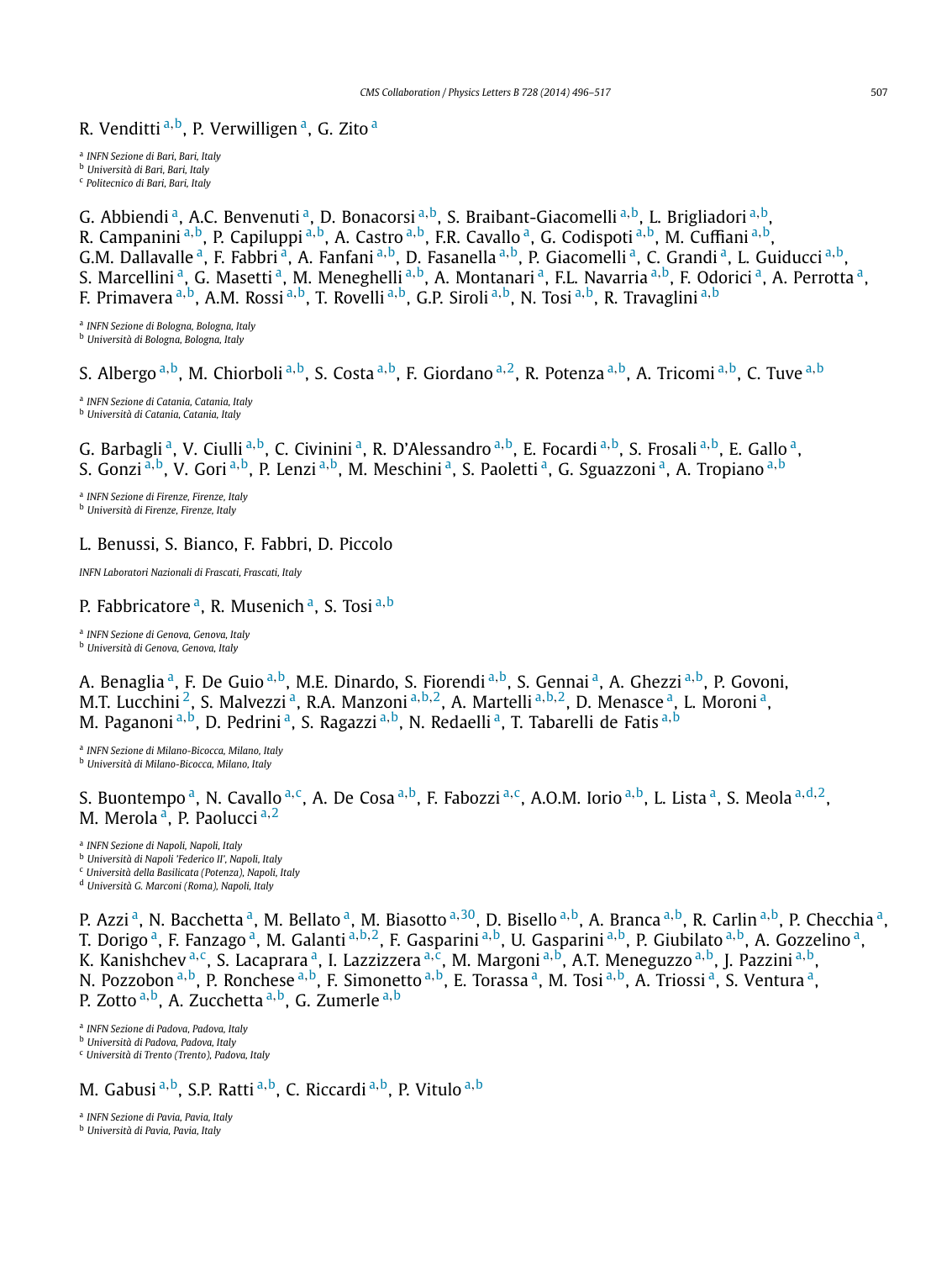M. Biasini <sup>a</sup>*,*b, G.M. Bilei a, L. Fanò <sup>a</sup>*,*b, P. Lariccia <sup>a</sup>*,*b, G. Mantovani <sup>a</sup>*,*b, M. Menichelli a, A. Nappi <sup>a</sup>*,*b*,*[†,](#page-20-0) F. Romeo <sup>a</sup>*,*b, A. Saha a, A. Santocchia <sup>a</sup>*,*b, A. Spiezia <sup>a</sup>*,*<sup>b</sup>

<sup>a</sup> *INFN Sezione di Perugia, Perugia, Italy* <sup>b</sup> *Università di Perugia, Perugia, Italy*

K. Androsov a, <sup>31</sup>, P. Azzurri <sup>a</sup>, G. Bagliesi <sup>a</sup>, J. Bernardini <sup>a</sup>, T. Boccali <sup>a</sup>, G. Broccolo a, c, R. Castaldi <sup>a</sup>, M.A. Ciocci<sup>a</sup>, R.T. D'Agnolo<sup>a,c,2</sup>, R. Dell'Orso<sup>a</sup>, F. Fiori<sup>a,c</sup>, L. Foà<sup>a,c</sup>, A. Giassi<sup>a</sup>, M.T. Grippo<sup>a,31</sup>, A. Kraan<sup>a</sup>, F. Ligabue <sup>a</sup>*,*c, T. Lomtadze a, L. Martini <sup>a</sup>*,*[31,](#page-20-0) A. Messineo <sup>a</sup>*,*b, F. Palla a, A. Rizzi <sup>a</sup>*,*b, A. Savoy-Navarro <sup>a</sup>*,*[32,](#page-20-0) A.T. Serban <sup>a</sup>, P. Spagnolo <sup>a</sup>, P. Squillacioti <sup>a</sup>, R. Tenchini <sup>a</sup>, G. Tonelli <sup>a, b</sup>, A. Venturi <sup>a</sup>, P.G. Verdini <sup>a</sup>, C. Vernieri <sup>a</sup>*,*<sup>c</sup>

<sup>a</sup> *INFN Sezione di Pisa, Pisa, Italy*

<sup>b</sup> *Università di Pisa, Pisa, Italy*

<sup>c</sup> *Scuola Normale Superiore di Pisa, Pisa, Italy*

L. Barone a,b, F. Cavallari <sup>a</sup>, D. Del Re a,b, M. Diemoz <sup>a</sup>, M. Grassi a,b, E. Longo a,b, F. Margaroli a,b, P. Meridiani<sup>a</sup>, F. Micheli<sup>a,b</sup>, S. Nourbakhsh a,b, G. Organtini a,b, R. Paramatti a, S. Rahatlou a,b, C. Rovelli a, L. Soffi<sup>a,b</sup>

<sup>a</sup> *INFN Sezione di Roma, Roma, Italy*

<sup>b</sup> *Università di Roma, Roma, Italy*

N. Amapane <sup>a</sup>*,*b, R. Arcidiacono <sup>a</sup>*,*c, S. Argiro <sup>a</sup>*,*b, M. Arneodo <sup>a</sup>*,*c, C. Biino a, N. Cartiglia a, S. Casasso <sup>a</sup>*,*b, M. Costa <sup>a,b</sup>, N. Demaria <sup>a</sup>, C. Mariotti <sup>a</sup>, S. Maselli <sup>a</sup>, E. Migliore <sup>a,b</sup>, V. Monaco <sup>a,b</sup>, M. Musich <sup>a</sup>, M.M. Obertino <sup>a</sup>*,*c, G. Ortona <sup>a</sup>*,*b, N. Pastrone a, M. Pelliccioni <sup>a</sup>*,*[2,](#page-20-0) A. Potenza <sup>a</sup>*,*b, A. Romero <sup>a</sup>*,*b, M. Ruspa <sup>a</sup>*,*c, R. Sacchi <sup>a</sup>*,*b, A. Solano <sup>a</sup>*,*b, A. Staiano a, U. Tamponi <sup>a</sup>

<sup>a</sup> *INFN Sezione di Torino, Torino, Italy*

<sup>b</sup> *Università di Torino, Torino, Italy*

<sup>c</sup> *Università del Piemonte Orientale (Novara), Torino, Italy*

S. Belforte a, V. Candelise <sup>a</sup>*,*b, M. Casarsa a, F. Cossutti <sup>a</sup>*,*[2,](#page-20-0) G. Della Ricca <sup>a</sup>*,*b, B. Gobbo a, C. La Licata <sup>a</sup>*,*b, M. Marone <sup>a</sup>*,*b, D. Montanino <sup>a</sup>*,*b, A. Penzo a, A. Schizzi <sup>a</sup>*,*b, A. Zanetti <sup>a</sup>

<sup>a</sup> *INFN Sezione di Trieste, Trieste, Italy*

<sup>b</sup> *Università di Trieste, Trieste, Italy*

S. Chang, T.Y. Kim, S.K. Nam

*Kangwon National University, Chunchon, Republic of Korea*

#### D.H. Kim, G.N. Kim, J.E. Kim, D.J. Kong, Y.D. Oh, H. Park, D.C. Son

*Kyungpook National University, Daegu, Republic of Korea*

### J.Y. Kim, Zero J. Kim, S. Song

*Chonnam National University, Institute for Universe and Elementary Particles, Kwangju, Republic of Korea*

### S. Choi, D. Gyun, B. Hong, M. Jo, H. Kim, T.J. Kim, K.S. Lee, S.K. Park, Y. Roh

*Korea University, Seoul, Republic of Korea*

### M. Choi, J.H. Kim, C. Park, I.C. Park, S. Park, G. Ryu

*University of Seoul, Seoul, Republic of Korea*

# Y. Choi, Y.K. Choi, J. Goh, M.S. Kim, E. Kwon, B. Lee, J. Lee, S. Lee, H. Seo, I. Yu

*Sungkyunkwan University, Suwon, Republic of Korea*

# I. Grigelionis, A. Juodagalvis

*Vilnius University, Vilnius, Lithuania*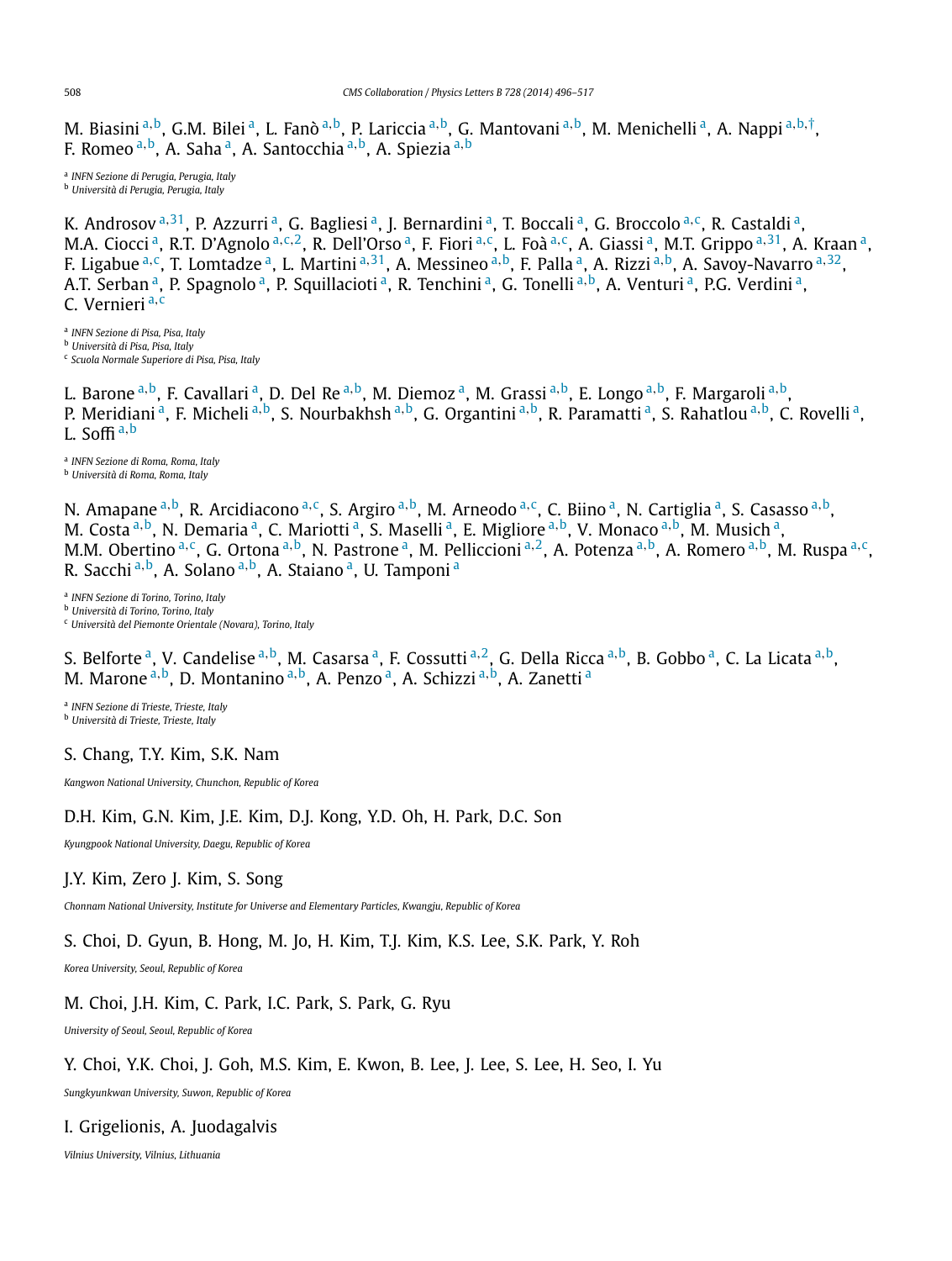# H. Castilla-Valdez, E. De La Cruz-Burelo, I. Heredia-de La Cruz<sup>33</sup>, R. Lopez-Fernandez, J. Martínez-Ortega, A. Sanchez-Hernandez, L.M. Villasenor-Cendejas

*Centro de Investigacion y de Estudios Avanzados del IPN, Mexico City, Mexico*

#### S. Carrillo Moreno, F. Vazquez Valencia

*Universidad Iberoamericana, Mexico City, Mexico*

#### H.A. Salazar Ibarguen

*Benemerita Universidad Autonoma de Puebla, Puebla, Mexico*

#### E. Casimiro Linares, A. Morelos Pineda, M.A. Reyes-Santos

*Universidad Autónoma de San Luis Potosí, San Luis Potosí, Mexico*

### D. Krofcheck

*University of Auckland, Auckland, New Zealand*

#### A.J. Bell, P.H. Butler, R. Doesburg, S. Reucroft, H. Silverwood

*University of Canterbury, Christchurch, New Zealand*

M. Ahmad, M.I. Asghar, J. Butt, H.R. Hoorani, S. Khalid, W.A. Khan, T. Khurshid, S. Qazi, M.A. Shah, M. Shoaib

*National Centre for Physics, Quaid-I-Azam University, Islamabad, Pakistan*

H. Bialkowska, B. Boimska, T. Frueboes, M. Górski, M. Kazana, K. Nawrocki, K. Romanowska-Rybinska, M. Szleper, G. Wrochna, P. Zalewski

*National Centre for Nuclear Research, Swierk, Poland*

G. Brona, K. Bunkowski, M. Cwiok, W. Dominik, K. Doroba, A. Kalinowski, M. Konecki, J. Krolikowski, M. Misiura, W. Wolszczak

*Institute of Experimental Physics, Faculty of Physics, University of Warsaw, Warsaw, Poland*

N. Almeida, P. Bargassa, C. Beirão Da Cruz E Silva, P. Faccioli, P.G. Ferreira Parracho, M. Gallinaro, F. Nguyen, J. Rodrigues Antunes, J. Seixas [2,](#page-20-0) J. Varela, P. Vischia

*Laboratório de Instrumentação e Física Experimental de Partículas, Lisboa, Portugal*

S. Afanasiev, P. Bunin, M. Gavrilenko, I. Golutvin, I. Gorbunov, A. Kamenev, V. Karjavin, V. Konoplyanikov, A. Lanev, A. Malakhov, V. Matveev, P. Moisenz, V. Palichik, V. Perelygin, S. Shmatov, N. Skatchkov, V. Smirnov, A. Zarubin

*Joint Institute for Nuclear Research, Dubna, Russia*

S. Evstyukhin, V. Golovtsov, Y. Ivanov, V. Kim, P. Levchenko, V. Murzin, V. Oreshkin, I. Smirnov, V. Sulimov, L. Uvarov, S. Vavilov, A. Vorobyev, An. Vorobyev

*Petersburg Nuclear Physics Institute, Gatchina (St. Petersburg), Russia*

Yu. Andreev, A. Dermenev, S. Gninenko, N. Golubev, M. Kirsanov, N. Krasnikov, A. Pashenkov, D. Tlisov, A. Toropin

*Institute for Nuclear Research, Moscow, Russia*

V. Epshteyn, M. Erofeeva, V. Gavrilov, N. Lychkovskaya, V. Popov, G. Safronov, S. Semenov, A. Spiridonov, V. Stolin, E. Vlasov, A. Zhokin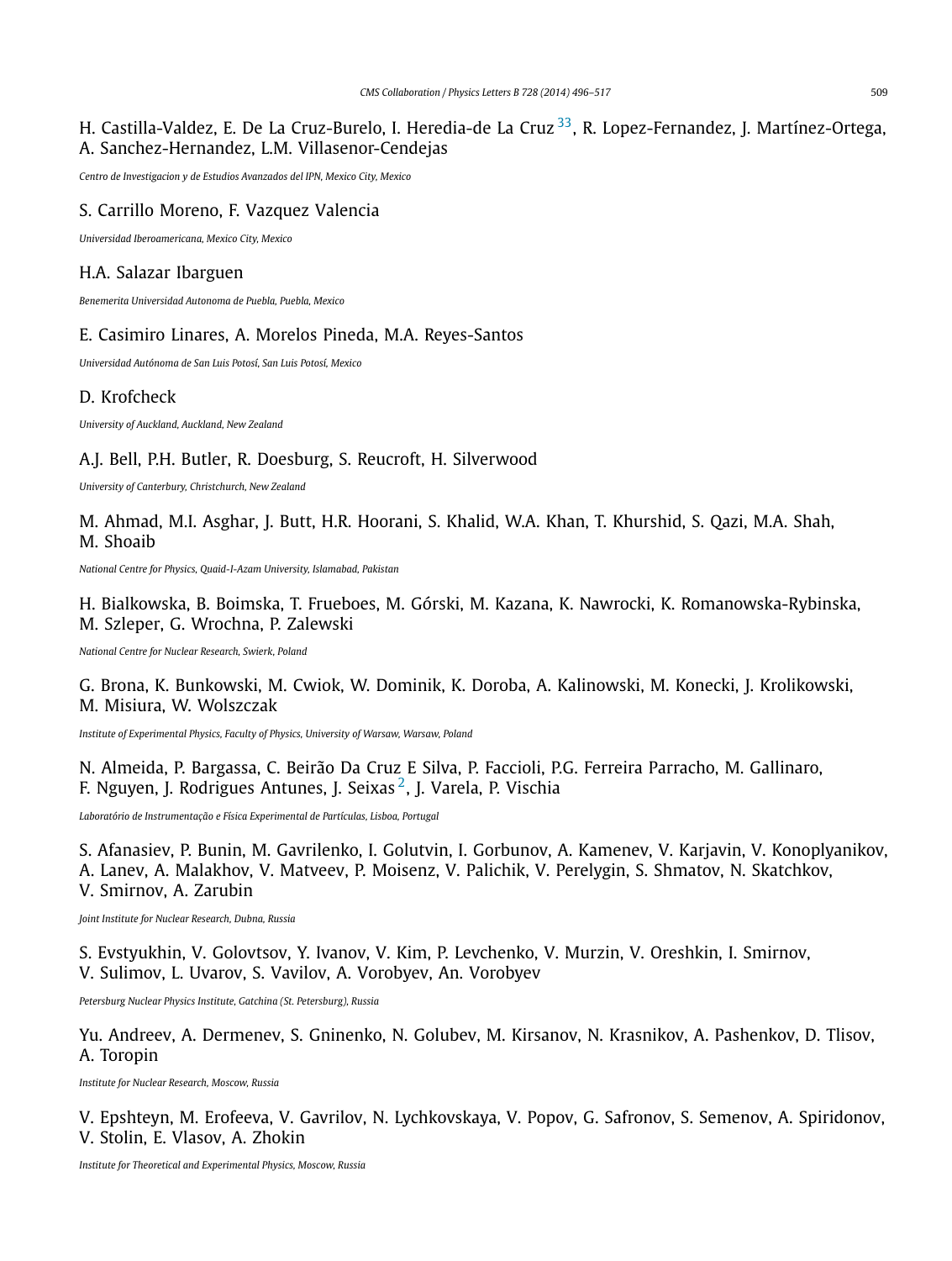V. Andreev, M. Azarkin, I. Dremin, M. Kirakosyan, A. Leonidov, G. Mesyats, S.V. Rusakov, A. Vinogradov

*P.N. Lebedev Physical Institute, Moscow, Russia*

A. Belyaev, E. Boos, V. Bunichev, M. Dubinin<sup>7</sup>, L. Dudko, A. Gribushin, V. Klyukhin, O. Kodolova, I. Lokhtin, A. Markina, S. Obraztsov, M. Perfilov, V. Savrin, N. Tsirova

*Skobeltsyn Institute of Nuclear Physics, Lomonosov Moscow State University, Moscow, Russia*

I. Azhgirey, I. Bayshev, S. Bitioukov, V. Kachanov, A. Kalinin, D. Konstantinov, V. Krychkine, V. Petrov, R. Ryutin, A. Sobol, L. Tourtchanovitch, S. Troshin, N. Tyurin, A. Uzunian, A. Volkov

*State Research Center of Russian Federation, Institute for High Energy Physics, Protvino, Russia*

P. Adzic <sup>34</sup>, M. Djordjevic, M. Ekmedzic, D. Krpic <sup>34</sup>, J. Milosevic

*University of Belgrade, Faculty of Physics and Vinca Institute of Nuclear Sciences, Belgrade, Serbia*

M. Aguilar-Benitez, J. Alcaraz Maestre, C. Battilana, E. Calvo, M. Cerrada, M. Chamizo Llatas<sup>2</sup>, N. Colino, B. De La Cruz, A. Delgado Peris, D. Domínguez Vázquez, C. Fernandez Bedoya, J.P. Fernández Ramos, A. Ferrando, J. Flix, M.C. Fouz, P. Garcia-Abia, O. Gonzalez Lopez, S. Goy Lopez, J.M. Hernandez, M.I. Josa, G. Merino, E. Navarro De Martino, J. Puerta Pelayo, A. Quintario Olmeda, I. Redondo, L. Romero, J. Santaolalla, M.S. Soares, C. Willmott

*Centro de Investigaciones Energéticas Medioambientales y Tecnológicas (CIEMAT), Madrid, Spain*

### C. Albajar, J.F. de Trocóniz

*Universidad Autónoma de Madrid, Madrid, Spain*

H. Brun, J. Cuevas, J. Fernandez Menendez, S. Folgueras, I. Gonzalez Caballero, L. Lloret Iglesias, J. Piedra Gomez

*Universidad de Oviedo, Oviedo, Spain*

J.A. Brochero Cifuentes, I.J. Cabrillo, A. Calderon, S.H. Chuang, J. Duarte Campderros, M. Fernandez, G. Gomez, J. Gonzalez Sanchez, A. Graziano, C. Jorda, A. Lopez Virto, J. Marco, R. Marco, C. Martinez Rivero, F. Matorras, F.J. Munoz Sanchez, T. Rodrigo, A.Y. Rodríguez-Marrero, A. Ruiz-Jimeno, L. Scodellaro, I. Vila, R. Vilar Cortabitarte

*Instituto de Física de Cantabria (IFCA), CSIC-Universidad de Cantabria, Santander, Spain*

D. Abbaneo, E. Auffray, G. Auzinger, M. Bachtis, P. Baillon, A.H. Ball, D. Barney, J. Bendavid, J.F. Benitez, C. Bernet <sup>8</sup>, G. Bianchi, P. Bloch, A. Bocci, A. Bonato, O. Bondu, C. Botta, H. Breuker, T. Camporesi, G. Cerminara, T. Christiansen, J.A. Coarasa Perez, S. Colafranceschi [35,](#page-20-0) D. d'Enterria, A. Dabrowski, A. David, A. De Roeck, S. De Visscher, S. Di Guida, M. Dobson, N. Dupont-Sagorin, A. Elliott-Peisert, J. Eugster, W. Funk, G. Georgiou, M. Giffels, D. Gigi, K. Gill, D. Giordano, M. Girone, M. Giunta, F. Glege, R. Gomez-Reino Garrido, S. Gowdy, R. Guida, J. Hammer, M. Hansen, P. Harris, C. Hartl, A. Hinzmann, V. Innocente, P. Janot, E. Karavakis, K. Kousouris, K. Krajczar, P. Lecoq, Y.-J. Lee, C. Lourenço, N. Magini, M. Malberti, L. Malgeri, M. Mannelli, L. Masetti, F. Meijers, S. Mersi, E. Meschi, R. Moser, M. Mulders, P. Musella, E. Nesvold, L. Orsini, E. Palencia Cortezon, E. Perez, L. Perrozzi, A. Petrilli, A. Pfeiffer, M. Pierini, M. Pimiä, D. Piparo, M. Plagge, L. Quertenmont, A. Racz, W. Reece, J. Rojo, G. Rolandi [36,](#page-20-0) M. Rovere, H. Sakulin, F. Santanastasio, C. Schäfer, C. Schwick, I. Segoni, S. Sekmen, A. Sharma, P. Siegrist, P. Silva, M. Simon, P. Sphicas <sup>37</sup>, D. Spiga, M. Stoye, A. Tsirou, G.I. Veres <sup>21</sup>, J.R. Vlimant, H.K. Wöhri, S.D. Worm [38](#page-20-0), W.D. Zeuner

*CERN, European Organization for Nuclear Research, Geneva, Switzerland*

W. Bertl, K. Deiters, W. Erdmann, K. Gabathuler, R. Horisberger, Q. Ingram, H.C. Kaestli, S. König, D. Kotlinski, U. Langenegger, D. Renker, T. Rohe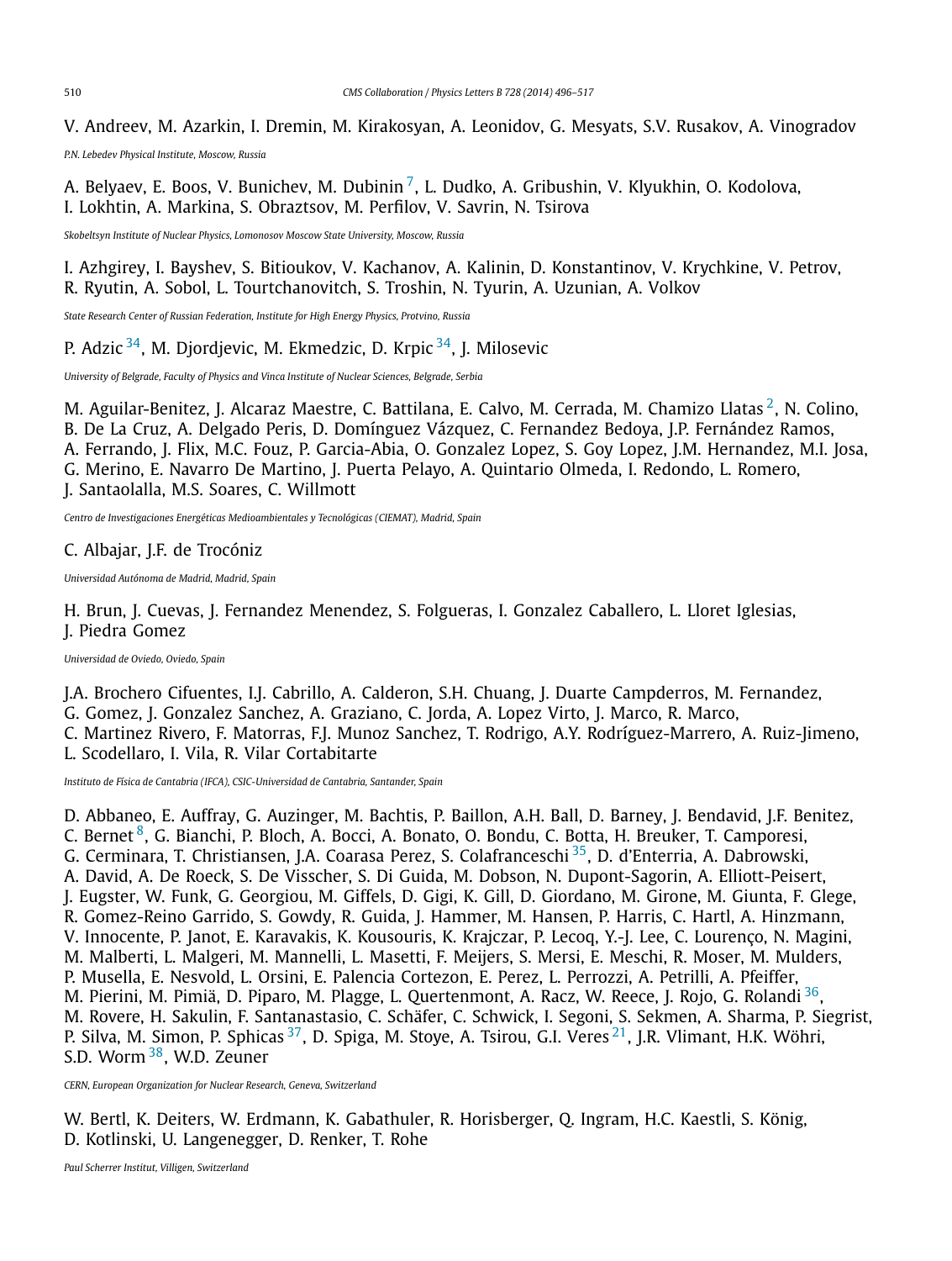F. Bachmair, L. Bäni, L. Bianchini, P. Bortignon, M.A. Buchmann, B. Casal, N. Chanon, A. Deisher, G. Dissertori, M. Dittmar, M. Donegà, M. Dünser, P. Eller, K. Freudenreich, C. Grab, D. Hits, P. Lecomte, W. Lustermann, B. Mangano, A.C. Marini, P. Martinez Ruiz del Arbol, D. Meister, N. Mohr, F. Moortgat, C. Nägeli [39,](#page-20-0) P. Nef, F. Nessi-Tedaldi, F. Pandolfi, L. Pape, F. Pauss, M. Peruzzi, F.J. Ronga, M. Rossini, L. Sala, A.K. Sanchez, A. Starodumov<sup>40</sup>, B. Stieger, M. Takahashi, L. Tauscher<sup>[†](#page-20-0)</sup>, A. Thea, K. Theofilatos, D. Treille, C. Urscheler, R. Wallny, H.A. Weber

*Institute for Particle Physics, ETH Zurich, Zurich, Switzerland*

C. Amsler [41,](#page-20-0) V. Chiochia, C. Favaro, M. Ivova Rikova, B. Kilminster, B. Millan Mejias, P. Otiougova, P. Robmann, H. Snoek, S. Taroni, S. Tupputi, M. Verzetti

*Universität Zürich, Zurich, Switzerland*

M. Cardaci, K.H. Chen, C. Ferro, C.M. Kuo, S.W. Li, W. Lin, Y.J. Lu, R. Volpe, S.S. Yu

*National Central University, Chung-Li, Taiwan*

P. Bartalini, P. Chang, Y.H. Chang, Y.W. Chang, Y. Chao, K.F. Chen, C. Dietz, U. Grundler, W.-S. Hou, Y. Hsiung, K.Y. Kao, Y.J. Lei, R.-S. Lu, D. Majumder, E. Petrakou, X. Shi, J.G. Shiu, Y.M. Tzeng, M. Wang

*National Taiwan University (NTU), Taipei, Taiwan*

### B. Asavapibhop, N. Suwonjandee

*Chulalongkorn University, Bangkok, Thailand*

A. Adiguzel, M.N. Bakirci<sup>42</sup>, S. Cerci<sup>43</sup>, C. Dozen, I. Dumanoglu, E. Eskut, S. Girgis, G. Gokbulut, E. Gurpinar, I. Hos, E.E. Kangal, A. Kayis Topaksu, G. Onengut<sup>44</sup>, K. Ozdemir, S. Ozturk<sup>42</sup>, A. Polatoz, K. Sogut  $45$ , D. Sunar Cerci  $43$ , B. Tali  $43$ , H. Topakli  $42$ , M. Vergili

*Cukurova University, Adana, Turkey*

I.V. Akin, T. Aliev, B. Bilin, S. Bilmis, M. Deniz, H. Gamsizkan, A.M. Guler, G. Karapinar <sup>46</sup>, K. Ocalan, A. Ozpineci, M. Serin, R. Sever, U.E. Surat, M. Yalvac, M. Zeyrek

*Middle East Technical University, Physics Department, Ankara, Turkey*

E. Gülmez, B. Isildak [47,](#page-20-0) M. Kaya [48,](#page-20-0) O. Kaya [48,](#page-20-0) S. Ozkorucuklu [49,](#page-20-0) N. Sonmez [50](#page-20-0)

*Bogazici University, Istanbul, Turkey*

H. Bahtiyar [51,](#page-20-0) E. Barlas, K. Cankocak, Y.O. Günaydin [52,](#page-20-0) F.I. Vardarlı, M. Yücel

*Istanbul Technical University, Istanbul, Turkey*

### L. Levchuk, P. Sorokin

*National Scientific Center, Kharkov Institute of Physics and Technology, Kharkov, Ukraine*

J.J. Brooke, E. Clement, D. Cussans, H. Flacher, R. Frazier, J. Goldstein, M. Grimes, G.P. Heath, H.F. Heath, L. Kreczko, S. Metson, D.M. Newbold [38,](#page-20-0) K. Nirunpong, A. Poll, S. Senkin, V.J. Smith, T. Williams

*University of Bristol, Bristol, United Kingdom*

K.W. Bell, A. Belyaev<sup>53</sup>, C. Brew, R.M. Brown, D.J.A. Cockerill, J.A. Coughlan, K. Harder, S. Harper, E. Olaiya, D. Petyt, B.C. Radburn-Smith, C.H. Shepherd-Themistocleous, I.R. Tomalin, W.J. Womersley

*Rutherford Appleton Laboratory, Didcot, United Kingdom*

R. Bainbridge, O. Buchmuller, D. Burton, D. Colling, N. Cripps, M. Cutajar, P. Dauncey, G. Davies, M. Della Negra, W. Ferguson, J. Fulcher, D. Futyan, A. Gilbert, A. Guneratne Bryer, G. Hall, Z. Hatherell,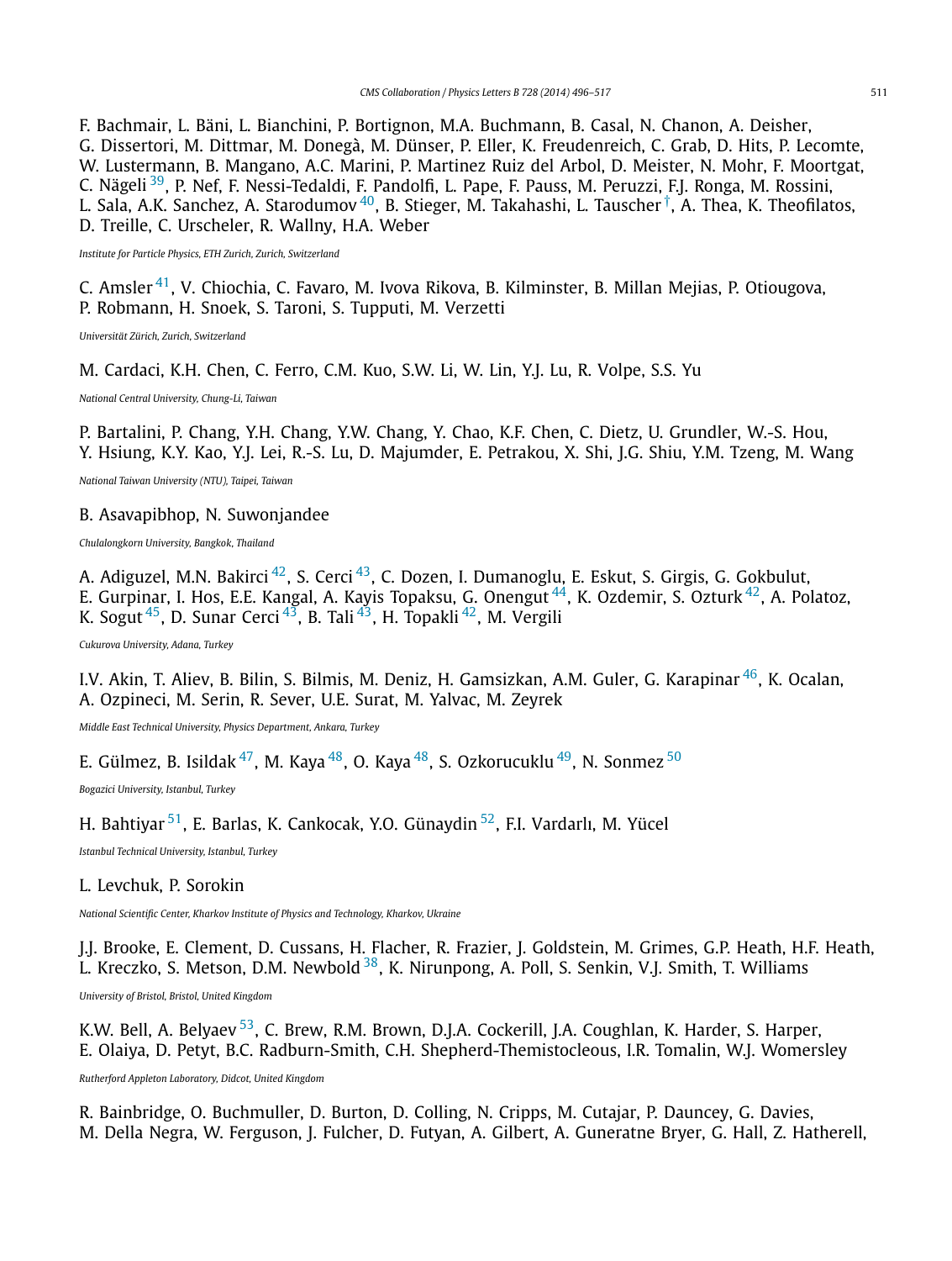J. Hays, G. Iles, M. Jarvis, G. Karapostoli, M. Kenzie, R. Lane, R. Lucas<sup>38</sup>, L. Lyons, A.-M. Magnan, J. Marrouche, B. Mathias, R. Nandi, J. Nash, A. Nikitenko [40,](#page-20-0) J. Pela, M. Pesaresi, K. Petridis, M. Pioppi [54,](#page-21-0) D.M. Raymond, S. Rogerson, A. Rose, C. Seez, P. Sharp [†,](#page-20-0) A. Sparrow, A. Tapper, M. Vazquez Acosta, T. Virdee, S. Wakefield, N. Wardle, T. Whyntie

*Imperial College, London, United Kingdom*

M. Chadwick, J.E. Cole, P.R. Hobson, A. Khan, P. Kyberd, D. Leggat, D. Leslie, W. Martin, I.D. Reid, P. Symonds, L. Teodorescu, M. Turner

*Brunel University, Uxbridge, United Kingdom*

J. Dittmann, K. Hatakeyama, A. Kasmi, H. Liu, T. Scarborough

*Baylor University, Waco, USA*

### O. Charaf, S.I. Cooper, C. Henderson, P. Rumerio

*The University of Alabama, Tuscaloosa, USA*

A. Avetisyan, T. Bose, C. Fantasia, A. Heister, P. Lawson, D. Lazic, J. Rohlf, D. Sperka, J. St. John, L. Sulak

*Boston University, Boston, USA*

J. Alimena, S. Bhattacharya, G. Christopher, D. Cutts, Z. Demiragli, A. Ferapontov, A. Garabedian, U. Heintz, S. Jabeen, G. Kukartsev, E. Laird, G. Landsberg, M. Luk, M. Narain, M. Segala, T. Sinthuprasith, T. Speer

*Brown University, Providence, USA*

R. Breedon, G. Breto, M. Calderon De La Barca Sanchez, S. Chauhan, M. Chertok, J. Conway, R. Conway, P.T. Cox, R. Erbacher, M. Gardner, R. Houtz, W. Ko, A. Kopecky, R. Lander, T. Miceli, D. Pellett, F. Ricci-Tam, B. Rutherford, M. Searle, J. Smith, M. Squires, M. Tripathi, S. Wilbur, R. Yohay

*University of California, Davis, USA*

V. Andreev, D. Cline, R. Cousins, S. Erhan, P. Everaerts, C. Farrell, M. Felcini, J. Hauser, M. Ignatenko, C. Jarvis, G. Rakness, P. Schlein  $^{\dagger}$ , E. Takasugi, P. Traczyk, V. Valuev, M. Weber

*University of California, Los Angeles, USA*

J. Babb, R. Clare, J. Ellison, J.W. Gary, G. Hanson, P. Jandir, H. Liu, O.R. Long, A. Luthra, H. Nguyen, S. Paramesvaran, J. Sturdy, S. Sumowidagdo, R. Wilken, S. Wimpenny

*University of California, Riverside, USA*

W. Andrews, J.G. Branson, G.B. Cerati, S. Cittolin, D. Evans, A. Holzner, R. Kelley, M. Lebourgeois, J. Letts, I. Macneill, S. Padhi, C. Palmer, G. Petrucciani, M. Pieri, M. Sani, V. Sharma, S. Simon, E. Sudano, M. Tadel, Y. Tu, A. Vartak, S. Wasserbaech<sup>55</sup>, F. Würthwein, A. Yagil, J. Yoo

*University of California, San Diego, La Jolla, USA*

D. Barge, R. Bellan, C. Campagnari, M. D'Alfonso, T. Danielson, K. Flowers, P. Geffert, C. George, F. Golf, J. Incandela, C. Justus, P. Kalavase, D. Kovalskyi, V. Krutelyov, S. Lowette, R. Magaña Villalba, N. Mccoll, V. Pavlunin, J. Ribnik, J. Richman, R. Rossin, D. Stuart, W. To, C. West

*University of California, Santa Barbara, USA*

A. Apresyan, A. Bornheim, J. Bunn, Y. Chen, E. Di Marco, J. Duarte, D. Kcira, Y. Ma, A. Mott, H.B. Newman, C. Rogan, M. Spiropulu, V. Timciuc, J. Veverka, R. Wilkinson, S. Xie, Y. Yang, R.Y. Zhu

*California Institute of Technology, Pasadena, USA*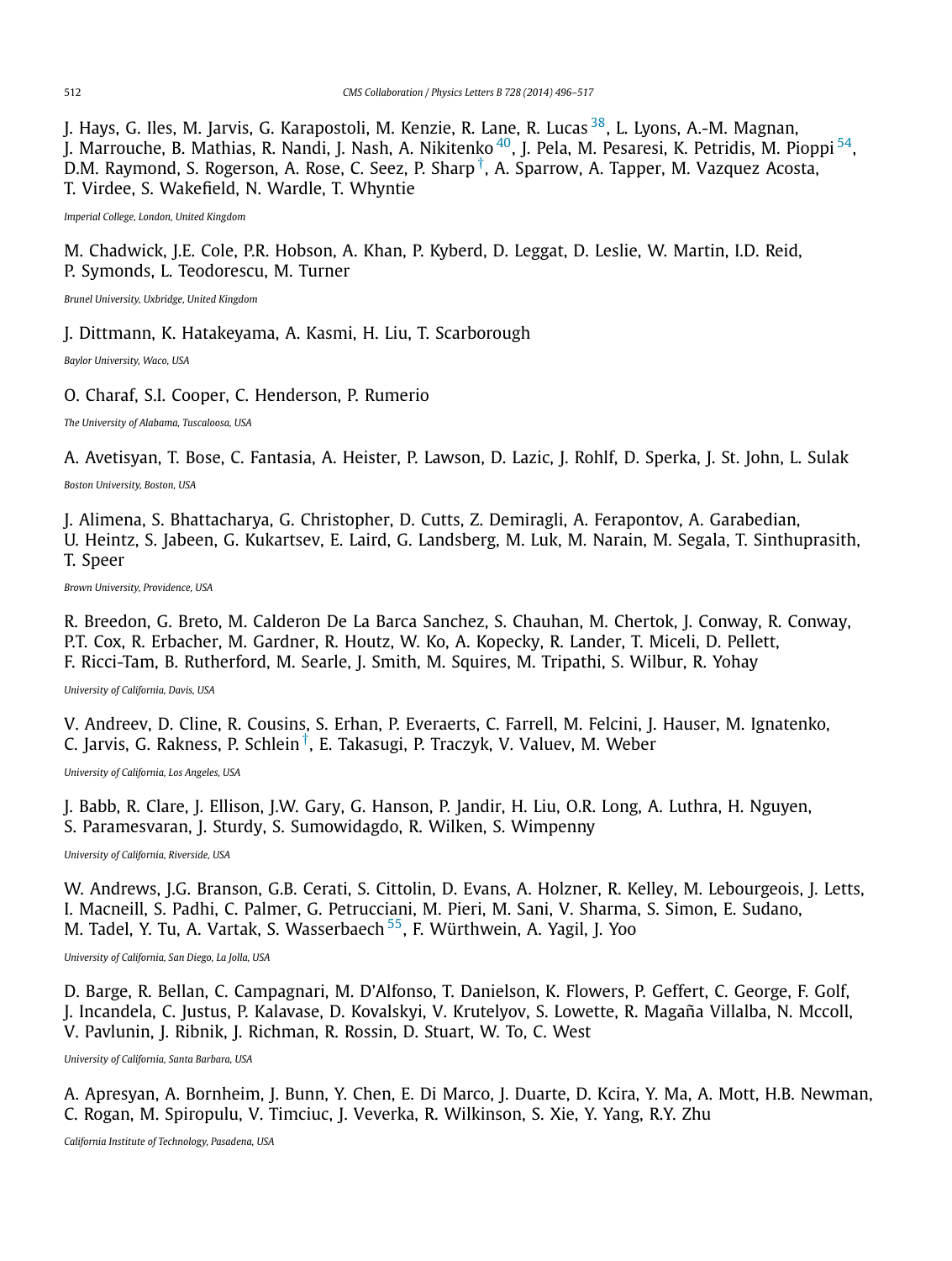V. Azzolini, A. Calamba, R. Carroll, T. Ferguson, Y. Iiyama, D.W. Jang, Y.F. Liu, M. Paulini, J. Russ, H. Vogel, I. Vorobiev

*Carnegie Mellon University, Pittsburgh, USA*

J.P. Cumalat, B.R. Drell, W.T. Ford, A. Gaz, E. Luiggi Lopez, U. Nauenberg, J.G. Smith, K. Stenson, K.A. Ulmer, S.R. Wagner

*University of Colorado at Boulder, Boulder, USA*

J. Alexander, A. Chatterjee, N. Eggert, L.K. Gibbons, W. Hopkins, A. Khukhunaishvili, B. Kreis, N. Mirman, G. Nicolas Kaufman, J.R. Patterson, A. Ryd, E. Salvati, W. Sun, W.D. Teo, J. Thom, J. Thompson, J. Tucker, Y. Weng, L. Winstrom, P. Wittich

*Cornell University, Ithaca, USA*

#### D. Winn

*Fairfield University, Fairfield, USA*

S. Abdullin, M. Albrow, J. Anderson, G. Apollinari, L.A.T. Bauerdick, A. Beretvas, J. Berryhill, P.C. Bhat, K. Burkett, J.N. Butler, V. Chetluru, H.W.K. Cheung, F. Chlebana, S. Cihangir, V.D. Elvira, I. Fisk, J. Freeman, Y. Gao, E. Gottschalk, L. Gray, D. Green, O. Gutsche, D. Hare, R.M. Harris, J. Hirschauer, B. Hooberman, S. Jindariani, M. Johnson, U. Joshi, K. Kaadze, B. Klima, S. Kunori, S. Kwan, J. Linacre, D. Lincoln, R. Lipton, J. Lykken, K. Maeshima, J.M. Marraffino, V.I. Martinez Outschoorn, S. Maruyama, D. Mason, P. McBride, K. Mishra, S. Mrenna, Y. Musienko <sup>56</sup>, C. Newman-Holmes, V. O'Dell, O. Prokofyev, N. Ratnikova, E. Sexton-Kennedy, S. Sharma, W.J. Spalding, L. Spiegel, L. Taylor, S. Tkaczyk, N.V. Tran, L. Uplegger, E.W. Vaandering, R. Vidal, J. Whitmore, W. Wu, F. Yang, J.C. Yun

*Fermi National Accelerator Laboratory, Batavia, USA*

D. Acosta, P. Avery, D. Bourilkov, M. Chen, T. Cheng, S. Das, M. De Gruttola, G.P. Di Giovanni, D. Dobur, A. Drozdetskiy, R.D. Field, M. Fisher, Y. Fu, I.K. Furic, J. Hugon, B. Kim, J. Konigsberg, A. Korytov, A. Kropivnitskaya, T. Kypreos, J.F. Low, K. Matchev, P. Milenovic [57,](#page-21-0) G. Mitselmakher, L. Muniz, R. Remington, A. Rinkevicius, N. Skhirtladze, M. Snowball, J. Yelton, M. Zakaria

*University of Florida, Gainesville, USA*

V. Gaultney, S. Hewamanage, S. Linn, P. Markowitz, G. Martinez, J.L. Rodriguez

*Florida International University, Miami, USA*

T. Adams, A. Askew, J. Bochenek, J. Chen, B. Diamond, S.V. Gleyzer, J. Haas, S. Hagopian, V. Hagopian, K.F. Johnson, H. Prosper, V. Veeraraghavan, M. Weinberg

*Florida State University, Tallahassee, USA*

M.M. Baarmand, B. Dorney, M. Hohlmann, H. Kalakhety, F. Yumiceva

*Florida Institute of Technology, Melbourne, USA*

M.R. Adams, L. Apanasevich, V.E. Bazterra, R.R. Betts, I. Bucinskaite, J. Callner, R. Cavanaugh, O. Evdokimov, L. Gauthier, C.E. Gerber, D.J. Hofman, S. Khalatyan, P. Kurt, F. Lacroix, D.H. Moon, C. O'Brien, C. Silkworth, D. Strom, P. Turner, N. Varelas

*University of Illinois at Chicago (UIC), Chicago, USA*

U. Akgun, E.A. Albayrak <sup>51</sup>, B. Bilki <sup>58</sup>, W. Clarida, K. Dilsiz, F. Duru, S. Griffiths, J.-P. Merlo, H. Mermerkaya [59,](#page-21-0) A. Mestvirishvili, A. Moeller, J. Nachtman, C.R. Newsom, H. Ogul, Y. Onel, F. Ozok [51,](#page-20-0) S. Sen, P. Tan, E. Tiras, J. Wetzel, T. Yetkin <sup>60</sup>, K. Yi

*The University of Iowa, Iowa City, USA*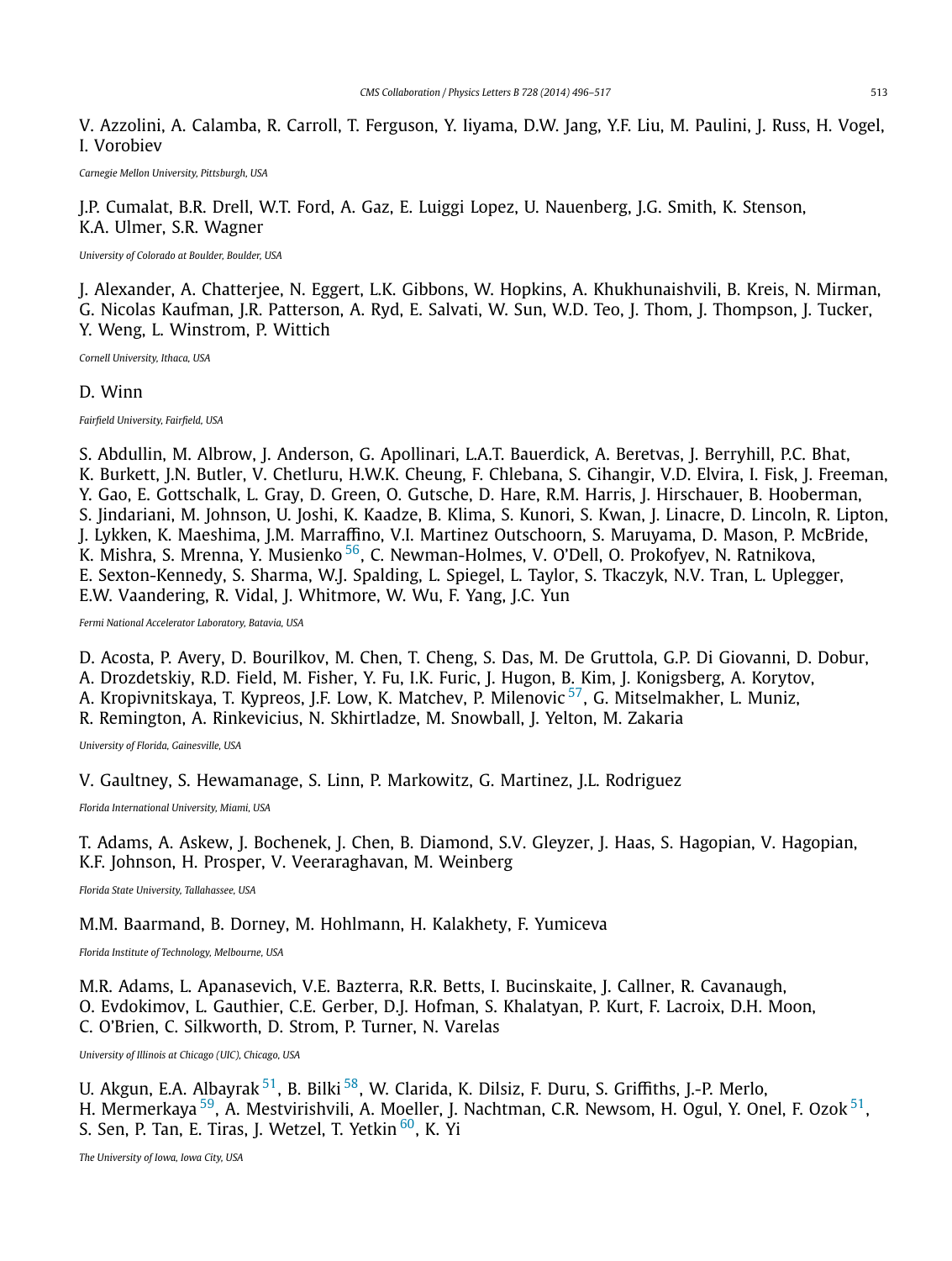### B.A. Barnett, B. Blumenfeld, S. Bolognesi, G. Giurgiu, A.V. Gritsan, G. Hu, P. Maksimovic, C. Martin, M. Swartz, A. Whitbeck

*Johns Hopkins University, Baltimore, USA*

P. Baringer, A. Bean, G. Benelli, R.P. Kenny III, M. Murray, D. Noonan, S. Sanders, R. Stringer, J.S. Wood *The University of Kansas, Lawrence, USA*

A.F. Barfuss, I. Chakaberia, A. Ivanov, S. Khalil, M. Makouski, Y. Maravin, S. Shrestha, I. Svintradze

*Kansas State University, Manhattan, USA*

J. Gronberg, D. Lange, F. Rebassoo, D. Wright

*Lawrence Livermore National Laboratory, Livermore, USA*

A. Baden, B. Calvert, S.C. Eno, J.A. Gomez, N.J. Hadley, R.G. Kellogg, T. Kolberg, Y. Lu, M. Marionneau, A.C. Mignerey, K. Pedro, A. Peterman, A. Skuja, J. Temple, M.B. Tonjes, S.C. Tonwar

*University of Maryland, College Park, USA*

A. Apyan, G. Bauer, W. Busza, I.A. Cali, M. Chan, L. Di Matteo, V. Dutta, G. Gomez Ceballos, M. Goncharov, D. Gulhan, Y. Kim, M. Klute, Y.S. Lai, A. Levin, P.D. Luckey, T. Ma, S. Nahn, C. Paus, D. Ralph, C. Roland, G. Roland, G.S.F. Stephans, F. Stöckli, K. Sumorok, D. Velicanu, R. Wolf, B. Wyslouch, M. Yang, Y. Yilmaz, A.S. Yoon, M. Zanetti, V. Zhukova

*Massachusetts Institute of Technology, Cambridge, USA*

B. Dahmes, A. De Benedetti, G. Franzoni, A. Gude, J. Haupt, S.C. Kao, K. Klapoetke, Y. Kubota, J. Mans, N. Pastika, R. Rusack, M. Sasseville, A. Singovsky, N. Tambe, J. Turkewitz

*University of Minnesota, Minneapolis, USA*

J.G. Acosta, L.M. Cremaldi, R. Kroeger, S. Oliveros, L. Perera, R. Rahmat, D.A. Sanders, D. Summers

*University of Mississippi, Oxford, USA*

E. Avdeeva, K. Bloom, S. Bose, D.R. Claes, A. Dominguez, M. Eads, R. Gonzalez Suarez, J. Keller, I. Kravchenko, J. Lazo-Flores, S. Malik, F. Meier, G.R. Snow

*University of Nebraska-Lincoln, Lincoln, USA*

J. Dolen, A. Godshalk, I. Iashvili, S. Jain, A. Kharchilava, A. Kumar, S. Rappoccio, Z. Wan

*State University of New York at Buffalo, Buffalo, USA*

G. Alverson, E. Barberis, D. Baumgartel, M. Chasco, J. Haley, A. Massironi, D. Nash, T. Orimoto, D. Trocino, D. Wood, J. Zhang

*Northeastern University, Boston, USA*

A. Anastassov, K.A. Hahn, A. Kubik, L. Lusito, N. Mucia, N. Odell, B. Pollack, A. Pozdnyakov, M. Schmitt, S. Stoynev, K. Sung, M. Velasco, S. Won

*Northwestern University, Evanston, USA*

D. Berry, A. Brinkerhoff, K.M. Chan, M. Hildreth, C. Jessop, D.J. Karmgard, J. Kolb, K. Lannon, W. Luo, S. Lynch, N. Marinelli, D.M. Morse, T. Pearson, M. Planer, R. Ruchti, J. Slaunwhite, N. Valls, M. Wayne, M. Wolf

*University of Notre Dame, Notre Dame, USA*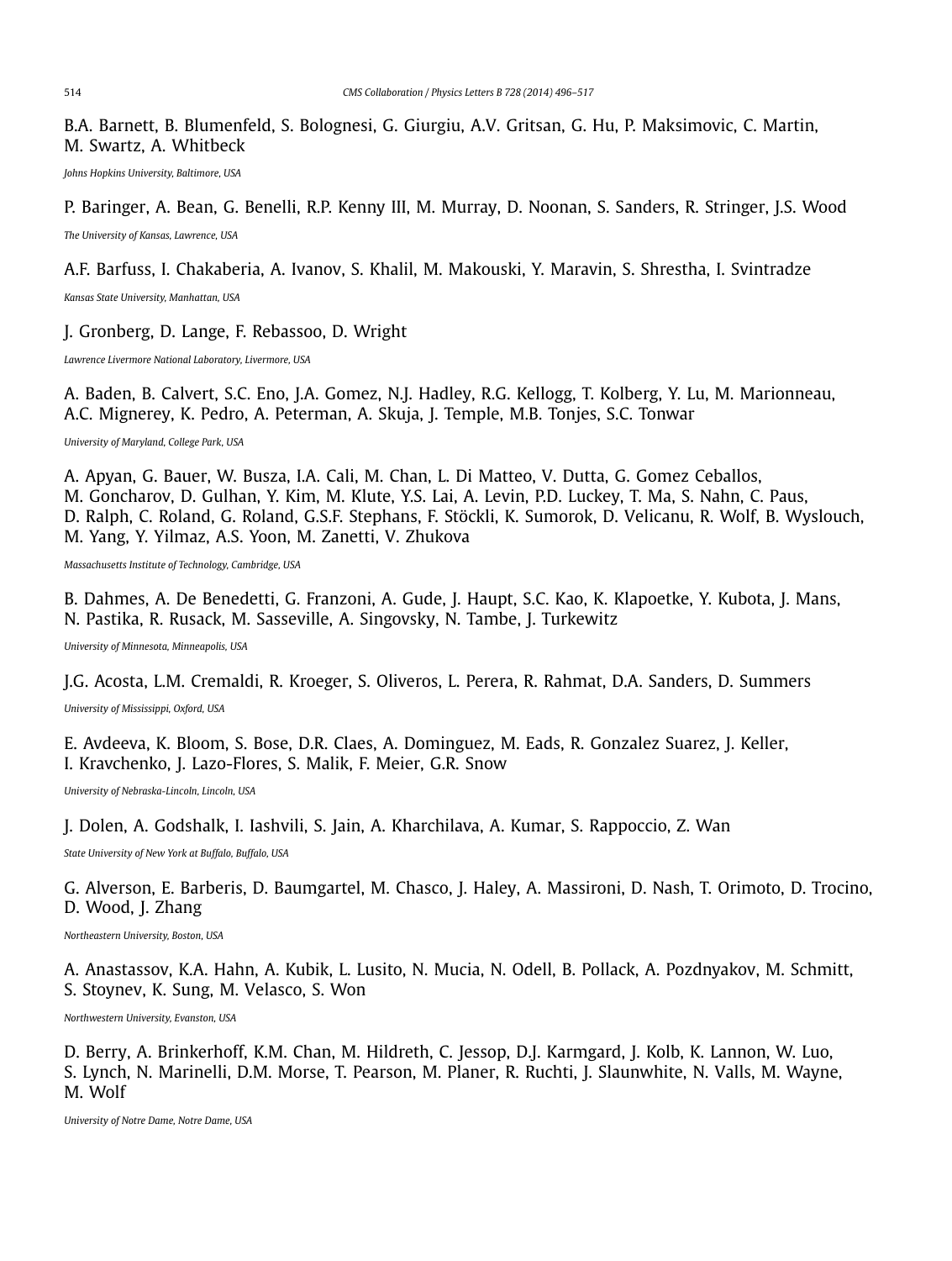L. Antonelli, B. Bylsma, L.S. Durkin, C. Hill, R. Hughes, K. Kotov, T.Y. Ling, D. Puigh, M. Rodenburg, G. Smith, C. Vuosalo, B.L. Winer, H. Wolfe

*The Ohio State University, Columbus, USA*

E. Berry, P. Elmer, V. Halyo, P. Hebda, J. Hegeman, A. Hunt, P. Jindal, S.A. Koay, P. Lujan, D. Marlow, T. Medvedeva, M. Mooney, J. Olsen, P. Piroué, X. Quan, A. Raval, H. Saka, D. Stickland, C. Tully, J.S. Werner, S.C. Zenz, A. Zuranski

*Princeton University, Princeton, USA*

E. Brownson, A. Lopez, H. Mendez, J.E. Ramirez Vargas

*University of Puerto Rico, Mayaguez, USA*

E. Alagoz, D. Benedetti, G. Bolla, D. Bortoletto, M. De Mattia, A. Everett, Z. Hu, M. Jones, K. Jung, O. Koybasi, M. Kress, N. Leonardo, D. Lopes Pegna, V. Maroussov, P. Merkel, D.H. Miller, N. Neumeister, I. Shipsey, D. Silvers, A. Svyatkovskiy, M. Vidal Marono, F. Wang, W. Xie, L. Xu, H.D. Yoo, J. Zablocki, Y. Zheng

*Purdue University, West Lafayette, USA*

#### S. Guragain, N. Parashar

*Purdue University Calumet, Hammond, USA*

A. Adair, B. Akgun, K.M. Ecklund, F.J.M. Geurts, W. Li, B.P. Padley, R. Redjimi, J. Roberts, J. Zabel

*Rice University, Houston, USA*

B. Betchart, A. Bodek, R. Covarelli, P. de Barbaro, R. Demina, Y. Eshaq, T. Ferbel, A. Garcia-Bellido, P. Goldenzweig, J. Han, A. Harel, D.C. Miner, G. Petrillo, D. Vishnevskiy, M. Zielinski

*University of Rochester, Rochester, USA*

A. Bhatti, R. Ciesielski, L. Demortier, K. Goulianos, G. Lungu, S. Malik, C. Mesropian

*The Rockefeller University, New York, USA*

S. Arora, A. Barker, J.P. Chou, C. Contreras-Campana, E. Contreras-Campana, D. Duggan, D. Ferencek, Y. Gershtein, R. Gray, E. Halkiadakis, D. Hidas, A. Lath, S. Panwalkar, M. Park, R. Patel, V. Rekovic, J. Robles, S. Salur, S. Schnetzer, C. Seitz, S. Somalwar, R. Stone, S. Thomas, P. Thomassen, M. Walker

*Rutgers, The State University of New Jersey, Piscataway, USA*

G. Cerizza, M. Hollingsworth, K. Rose, S. Spanier, Z.C. Yang, A. York

*University of Tennessee, Knoxville, USA*

O. Bouhali <sup>[61](#page-21-0)</sup>, R. Eusebi, W. Flanagan, J. Gilmore, T. Kamon <sup>62</sup>, V. Khotilovich, R. Montalvo, I. Osipenkov, Y. Pakhotin, A. Perloff, J. Roe, A. Safonov, T. Sakuma, I. Suarez, A. Tatarinov, D. Toback

*Texas A&M University, College Station, USA*

N. Akchurin, C. Cowden, J. Damgov, C. Dragoiu, P.R. Dudero, C. Jeong, K. Kovitanggoon, S.W. Lee, T. Libeiro, I. Volobouev

*Texas Tech University, Lubbock, USA*

E. Appelt, A.G. Delannoy, S. Greene, A. Gurrola, W. Johns, C. Maguire, Y. Mao, A. Melo, M. Sharma, P. Sheldon, B. Snook, S. Tuo, J. Velkovska

*Vanderbilt University, Nashville, USA*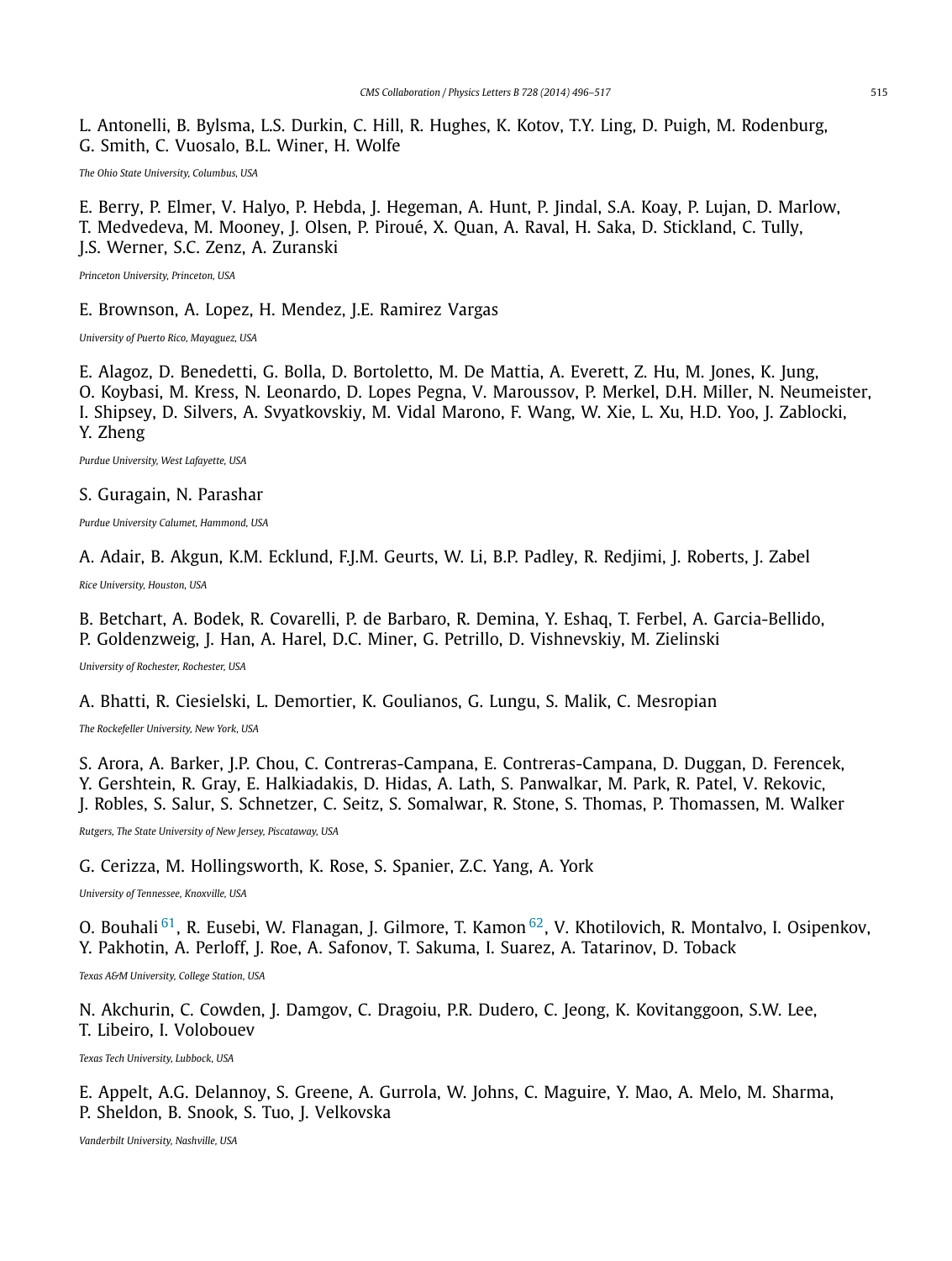### <span id="page-20-0"></span>M.W. Arenton, S. Boutle, B. Cox, B. Francis, J. Goodell, R. Hirosky, A. Ledovskoy, C. Lin, C. Neu, J. Wood

*University of Virginia, Charlottesville, USA*

#### S. Gollapinni, R. Harr, P.E. Karchin, C. Kottachchi Kankanamge Don, P. Lamichhane, A. Sakharov

*Wayne State University, Detroit, USA*

D.A. Belknap, L. Borrello, D. Carlsmith, M. Cepeda, S. Dasu, E. Friis, M. Grothe, R. Hall-Wilton, M. Herndon, A. Hervé, P. Klabbers, J. Klukas, A. Lanaro, R. Loveless, A. Mohapatra, M.U. Mozer, I. Ojalvo, G.A. Pierro, G. Polese, I. Ross, A. Savin, W.H. Smith, J. Swanson

*University of Wisconsin, Madison, USA*

- † Deceased.
- Also at Vienna University of Technology, Vienna, Austria.
- <sup>2</sup> Also at CERN, European Organization for Nuclear Research, Geneva, Switzerland.
- Also at Institut Pluridisciplinaire Hubert Curien, Université de Strasbourg, Université de Haute Alsace Mulhouse, CNRS/IN2P3, Strasbourg, France.
- Also at National Institute of Chemical Physics and Biophysics, Tallinn, Estonia.
- Also at Skobeltsyn Institute of Nuclear Physics, Lomonosov Moscow State University, Moscow, Russia.
- Also at Universidade Estadual de Campinas, Campinas, Brazil.
- Also at California Institute of Technology, Pasadena, USA.
- Also at Laboratoire Leprince-Ringuet, Ecole Polytechnique, IN2P3-CNRS, Palaiseau, France.
- <sup>9</sup> Also at Zewail City of Science and Technology, Zewail, Egypt.
- Also at Suez Canal University, Suez, Egypt.
- 11 Also at Cairo University, Cairo, Egypt.
- Also at Fayoum University, El-Fayoum, Egypt.
- Also at British University in Egypt, Cairo, Egypt.
- <sup>14</sup> Now at Ain Shams University, Cairo, Egypt.
- Also at National Centre for Nuclear Research, Swierk, Poland.
- Also at Université de Haute Alsace, Mulhouse, France.
- Also at Joint Institute for Nuclear Research, Dubna, Russia.
- Also at Brandenburg University of Technology, Cottbus, Germany.
- Also at The University of Kansas, Lawrence, USA.
- Also at Institute of Nuclear Research ATOMKI, Debrecen, Hungary.
- Also at Eötvös Loránd University, Budapest, Hungary.
- Also at Tata Institute of Fundamental Research EHEP, Mumbai, India.
- Also at Tata Institute of Fundamental Research HECR, Mumbai, India.
- Now at King Abdulaziz University, Jeddah, Saudi Arabia.
- Also at University of Visva-Bharati, Santiniketan, India.
- Also at University of Ruhuna, Matara, Sri Lanka.
- Also at Isfahan University of Technology, Isfahan, Iran.
- Also at Sharif University of Technology, Tehran, Iran.
- <sup>29</sup> Also at Plasma Physics Research Center, Science and Research Branch, Islamic Azad University, Tehran, Iran.
- Also at Laboratori Nazionali di Legnaro dell'INFN, Legnaro, Italy.
- Also at Università degli Studi di Siena, Siena, Italy.
- Also at Purdue University, West Lafayette, USA.
- Also at Universidad Michoacana de San Nicolas de Hidalgo, Morelia, Mexico.
- Also at Faculty of Physics, University of Belgrade, Belgrade, Serbia.
- Also at Facoltà Ingegneria, Università di Roma, Roma, Italy.
- Also at Scuola Normale e Sezione dell'INFN, Pisa, Italy.
- Also at University of Athens, Athens, Greece.
- Also at Rutherford Appleton Laboratory, Didcot, United Kingdom.
- Also at Paul Scherrer Institut, Villigen, Switzerland.
- Also at Institute for Theoretical and Experimental Physics, Moscow, Russia.
- Also at Albert Einstein Center for Fundamental Physics, Bern, Switzerland.
- Also at Gaziosmanpasa University, Tokat, Turkey.
- Also at Adiyaman University, Adiyaman, Turkey.
- Also at Cag University, Mersin, Turkey.
- Also at Mersin University, Mersin, Turkey.
- Also at Izmir Institute of Technology, Izmir, Turkey.
- Also at Ozyegin University, Istanbul, Turkey.
- Also at Kafkas University, Kars, Turkey.
- Also at Suleyman Demirel University, Isparta, Turkey.
- Also at Ege University, Izmir, Turkey.
- Also at Mimar Sinan University, Istanbul, Istanbul, Turkey.
- Also at Kahramanmaras Sütcü Imam University, Kahramanmaras, Turkey.
- Also at School of Physics and Astronomy, University of Southampton, Southampton, United Kingdom.